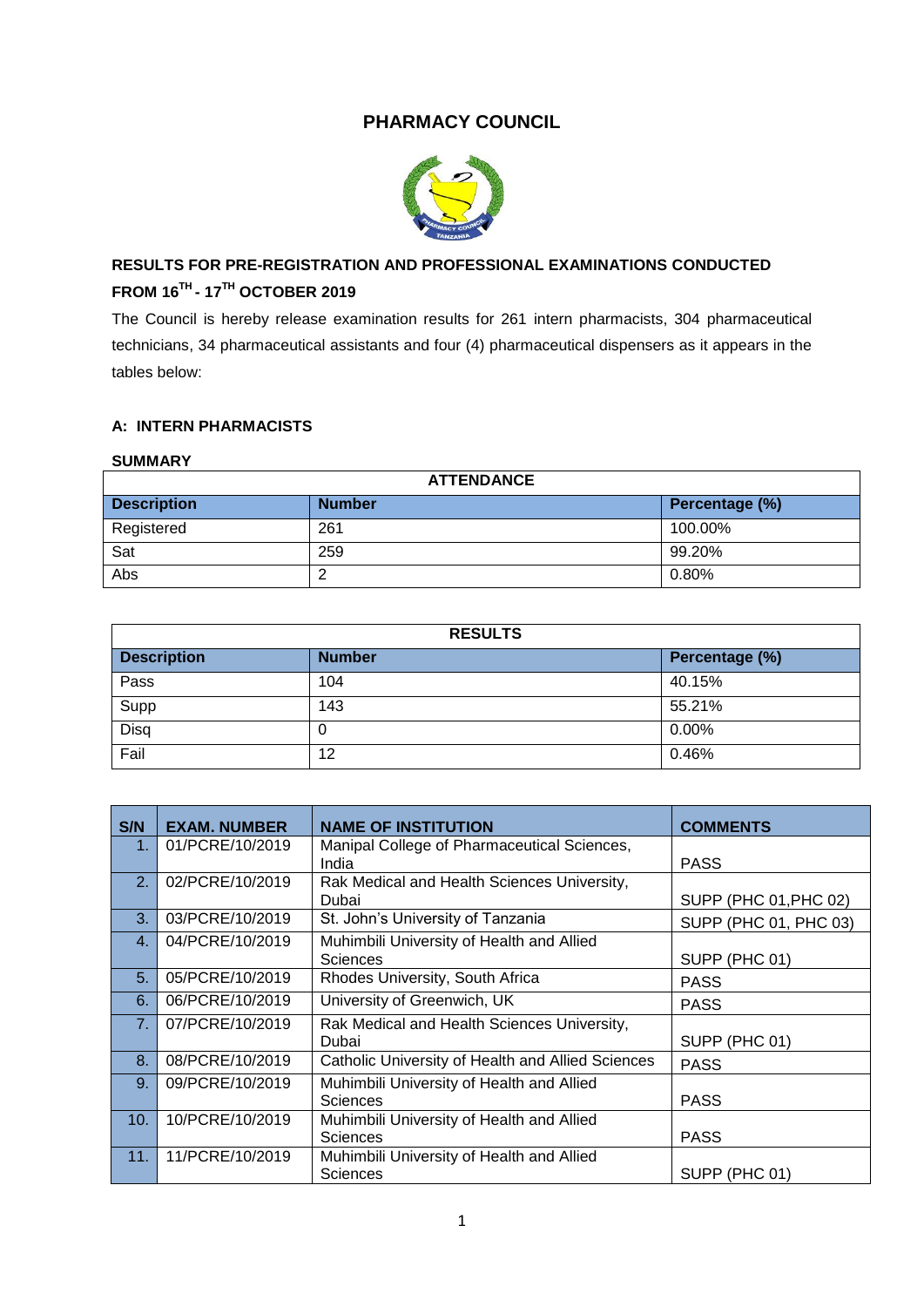| S/N | <b>EXAM. NUMBER</b> | <b>NAME OF INSTITUTION</b>                                                     | <b>COMMENTS</b>       |  |  |
|-----|---------------------|--------------------------------------------------------------------------------|-----------------------|--|--|
| 12. | 12/PCRE/10/2019     | Kampala International University of Tanzania                                   | <b>FAIL</b>           |  |  |
| 13. | 13/PCRE/10/2019     | Muhimbili University of Health and Allied<br>Sciences                          | SUPP (PHC 02, PHC 03) |  |  |
| 14. | 14/PCRE/10/2019     | Muhimbili University of Health and Allied<br>Sciences<br>SUPP (PHC 02)         |                       |  |  |
| 15. | 15/PCRE/10/2019     | Muhimbili University of Health and Allied<br>Sciences                          | SUPP (PHC 02)         |  |  |
| 16. | 16/PCRE/10/2019     | Catholic University of Health and Allied Sciences                              | SUPP (PHC 01, PHC 02) |  |  |
| 17. | 17/PCRE/10/2019     | Catholic University of Health and Allied Sciences                              | SUPP (PHC 02)         |  |  |
| 18. | 18/PCRE/10/2019     | Muhimbili University of Health and Allied<br>Sciences                          | SUPP (PHC 01, PHC 02) |  |  |
| 19. | 19/PCRE/10/2019     | Muhimbili University of Health and Allied<br>Sciences                          | <b>PASS</b>           |  |  |
| 20. | 20/PCRE/10/2019     | Muhimbili University of Health and Allied<br>Sciences                          | <b>PASS</b>           |  |  |
| 21. | 21/PCRE/10/2019     | Muhimbili University of Health and Allied<br>Sciences                          | SUPP (PHC 01)         |  |  |
| 22. | 22/PCRE/10/2019     | Catholic University of Health and Allied Sciences                              | <b>PASS</b>           |  |  |
| 23. | 23/PCRE/10/2019     | Catholic University of Health and Allied Sciences                              | SUPP (PHC 01)         |  |  |
| 24. | 24/PCRE/10/2019     | Kampala International University of Tanzania                                   | SUPP (PHC 01, PHC 02) |  |  |
| 25. | 25/PCRE/10/2019     | Muhimbili University of Health and Allied<br><b>Sciences</b>                   | <b>PASS</b>           |  |  |
| 26. | 26/PCRE/10/2019     | Muhimbili University of Health and Allied<br>Sciences                          | <b>PASS</b>           |  |  |
| 27. | 27/PCRE/10/2019     | Kampala International University of Tanzania                                   | SUPP (PHC 01, PHC 02) |  |  |
| 28. | 28/PCRE/10/2019     | Muhimbili University of Health and Allied<br>Sciences                          | <b>PASS</b>           |  |  |
| 29. | 29/PCRE/10/2019     | Kampala International University of Tanzania                                   | SUPP (PHC 01)         |  |  |
| 30. | 30/PCRE/10/2019     | Kampala International University of Tanzania                                   | SUPP (PHC 01, PHC 02) |  |  |
| 31. | 31/PCRE/10/2019     | Muhimbili University of Health and Allied<br><b>Sciences</b>                   | <b>PASS</b>           |  |  |
| 32. | 32/PCRE/10/2019     | Muhimbili University of Health and Allied<br><b>Sciences</b>                   | SUPP (PHC 02)         |  |  |
| 33. | 33/PCRE/10/2019     | Catholic University of Health and Allied Sciences                              | SUPP (PHC 02)         |  |  |
| 34. | 34/PCRE/10/2019     | Muhimbili University of Health and Allied<br>Sciences                          | <b>PASS</b>           |  |  |
| 35. | 35/PCRE/10/2019     | Muhimbili University of Health and Allied<br>Sciences                          | <b>PASS</b>           |  |  |
| 36. | 36/PCRE/10/2019     | St. John's University of Tanzania                                              | <b>PASS</b>           |  |  |
| 37. | 37/PCRE/10/2019     | Muhimbili University of Health and Allied<br>Sciences<br>SUPP (PHC 02, PHC 03) |                       |  |  |
| 38. | 38/PCRE/10/2019     | Kampala International University of Tanzania                                   | SUPP (PHC 02)         |  |  |
| 39. | 39/PCRE/10/2019     | Muhimbili University of Health and Allied<br><b>Sciences</b>                   | <b>PASS</b>           |  |  |
| 40. | 40/PCRE/10/2019     | Jss Academy of Higher Education and Research,<br>India<br>SUPP (PHC 01)        |                       |  |  |
| 41. | 41/PCRE/10/2019     | Kampala International University of Tanzania                                   | SUPP (PHC 02, PHC 03) |  |  |
| 42. | 42/PCRE/10/2019     | Muhimbili University of Health and Allied<br>Sciences                          | SUPP (PHC 02)         |  |  |
| 43. | 43/PCRE/10/2019     | Muhimbili University of Health and Allied<br><b>Sciences</b>                   | SUPP (PHC 01, PHC 03) |  |  |
| 44. | 44/PCRE/10/2019     | Kampala International University of Tanzania                                   | <b>PASS</b>           |  |  |
| 45. | 45/PCRE/10/2019     | Kampala International University of Tanzania<br>SUPP (PHC 01)                  |                       |  |  |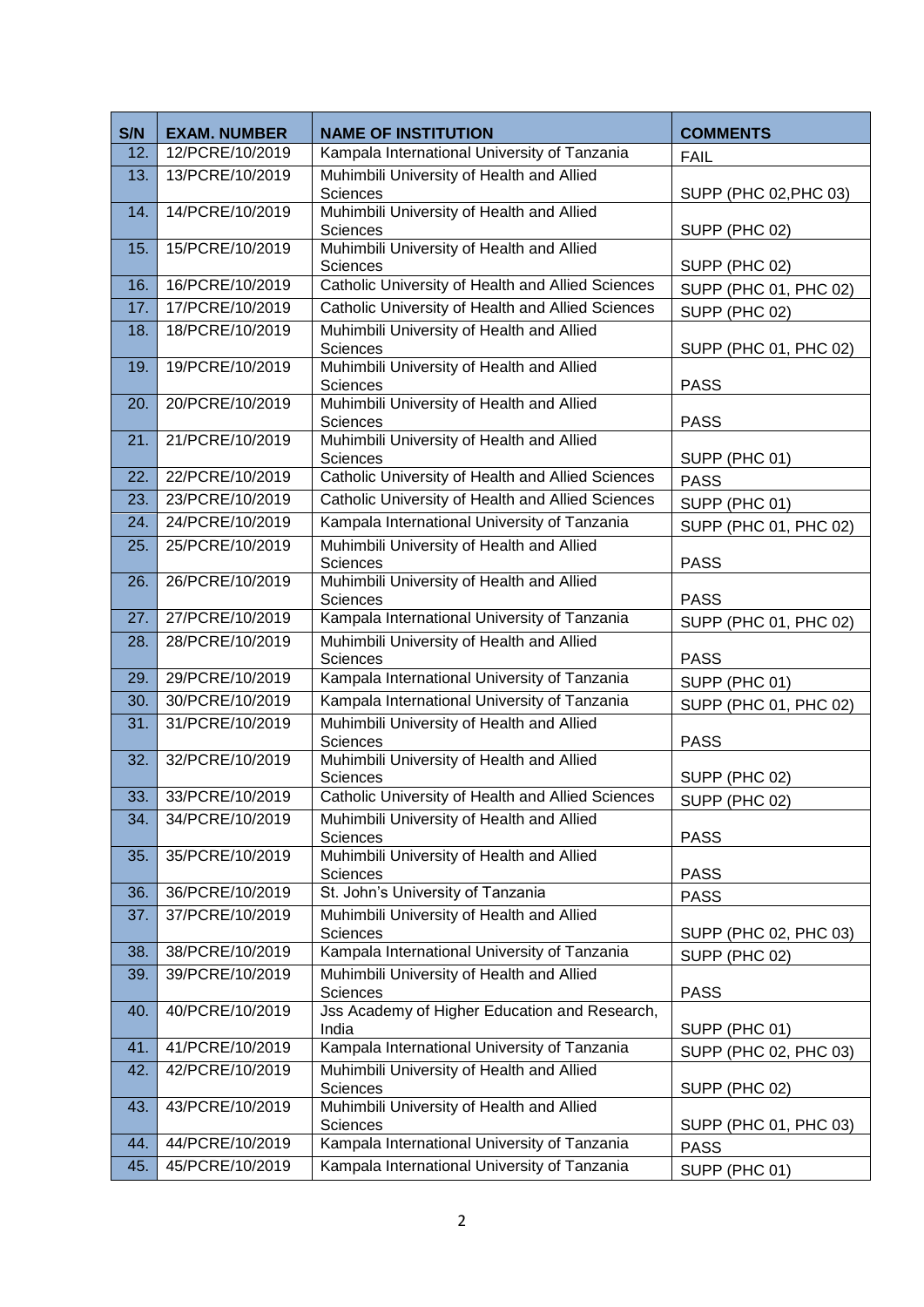| S/N        | <b>EXAM. NUMBER</b>                | <b>NAME OF INSTITUTION</b>                                                                   | <b>COMMENTS</b>                      |  |  |
|------------|------------------------------------|----------------------------------------------------------------------------------------------|--------------------------------------|--|--|
| 46.        | 46/PCRE/10/2019                    | St. John's University of Tanzania                                                            | <b>PASS</b>                          |  |  |
| 47.        | 47/PCRE/10/2019                    | Kampala International University of Tanzania                                                 | SUPP (PHC 01, PHC 02)                |  |  |
| 48.        | 48/PCRE/10/2019                    | Catholic University of Health and Allied Sciences<br>SUPP (PHC 02)                           |                                      |  |  |
| 49.        | 49/PCRE/10/2019                    | Catholic University of Health and Allied Sciences                                            | <b>PASS</b>                          |  |  |
| 50.        | 50/PCRE/10/2019                    | Muhimbili University of Health and Allied                                                    |                                      |  |  |
| 51.        | 51/PCRE/10/2019                    | Sciences<br>Catholic University of Health and Allied Sciences                                | SUPP (PHC 03)                        |  |  |
| 52.        | 52/PCRE/10/2019                    | Jiangsu University, China                                                                    | SUPP (PHC 02)                        |  |  |
| 53.        | 53/PCRE/10/2019                    | St. John's University of Tanzania                                                            | SUPP (PHC 01, PHC 02)<br><b>PASS</b> |  |  |
| 54.        | 54/PCRE/10/2019                    | Kampala International University of Tanzania                                                 | SUPP (PHC 01)                        |  |  |
| 55.        | 55/PCRE/10/2019                    | Kampala International University of Tanzania                                                 | SUPP (PHC 01)                        |  |  |
| 56.        | 56/PCRE/10/2019                    | St. John's University of Tanzania                                                            | SUPP (PHC 03)                        |  |  |
| 57.        | 57/PCRE/10/2019                    | St. John's University of Tanzania                                                            | SUPP (PHC 01, PHC 03)                |  |  |
| 58.        | 58/PCRE/10/2019                    | Muhimbili University of Health and Allied                                                    |                                      |  |  |
|            |                                    | Sciences                                                                                     | SUPP (PHC 02)                        |  |  |
| 59.<br>60. | 59/PCRE/10/2019<br>60/PCRE/10/2019 | Kampala International University of Tanzania<br>Muhimbili University of Health and Allied    | SUPP (PHC 01)                        |  |  |
|            |                                    | Sciences                                                                                     | SUPP (PHC 01)                        |  |  |
| 61.        | 61/PCRE/10/2019                    | Muhimbili University of Health and Allied                                                    |                                      |  |  |
|            |                                    | Sciences                                                                                     | SUPP (PHC 02, PHC 03)                |  |  |
| 62.        | 62/PCRE/10/2019                    | Kampala International University of Tanzania                                                 | SUPP (PHC 01, PHC 02)                |  |  |
| 63.<br>64. | 63/PCRE/10/2019<br>64/PCRE/10/2019 | Kampala International University of Tanzania<br>Kampala International University of Tanzania | SUPP (PHC 01, PHC 02)                |  |  |
| 65.        | 65/PCRE/10/2019                    | Kampala International University of Tanzania                                                 | SUPP (PHC 01, PHC 02)                |  |  |
| 66.        | 66/PCRE/10/2019                    | Catholic University of Health and Allied Sciences                                            | SUPP (PHC 02)                        |  |  |
| 67.        | 67/PCRE/10/2019                    | St. John's University of Tanzania                                                            | <b>PASS</b>                          |  |  |
| 68.        | 68/PCRE/10/2019                    | Catholic University of Health and Allied Sciences                                            | <b>PASS</b>                          |  |  |
| 69.        | 69/PCRE/10/2019                    | Catholic University of Health and Allied Sciences                                            | SUPP (PHC 02)                        |  |  |
| 70.        | 70/PCRE/10/2019                    | Muhimbili University of Health and Allied                                                    | <b>PASS</b>                          |  |  |
|            |                                    | Sciences                                                                                     | SUPP (PHC 02)                        |  |  |
| 71.        | 71/PCRE/10/2019                    | Muhimbili University of Health and Allied                                                    |                                      |  |  |
| 72.        | 72/PCRE/10/2019                    | Sciences<br>Catholic University of Health and Allied Sciences                                | <b>PASS</b>                          |  |  |
| 73.        | 73/PCRE/10/2019                    | Muhimbili University of Health and Allied                                                    | SUPP (PHC 02, PHC 03)                |  |  |
|            |                                    | Sciences                                                                                     | <b>PASS</b>                          |  |  |
| 74.        | 74/PCRE/10/2019                    | Kampala International University of Tanzania                                                 | <b>PASS</b>                          |  |  |
| 75.        | 75/PCRE/10/2019                    | Catholic University of Health and Allied Sciences                                            | SUPP (PHC 01)                        |  |  |
| 76.        | 76/PCRE/10/2019                    | Muhimbili University of Health and Allied                                                    |                                      |  |  |
| 77.        | 77/PCRE/10/2019                    | Sciences<br>SUPP (PHC 01)<br>Kampala International University of Tanzania                    |                                      |  |  |
| 78.        | 78/PCRE/10/2019                    | Manipal College of Pharmaceutical Sciences                                                   | SUPP (PHC 01, PHC 03)<br><b>PASS</b> |  |  |
| 79.        | 80/PCRE/10/2019                    | Acharya College of Pharmacy, India                                                           | <b>PASS</b>                          |  |  |
| 80.        | 81/PCRE/10/2019                    | Muhimbili University of Health and Allied                                                    |                                      |  |  |
|            |                                    | Sciences                                                                                     | <b>PASS</b>                          |  |  |
| 81.        | 82/PCRE/10/2019                    | Muhimbili University of Health and Allied<br>Sciences                                        | <b>PASS</b>                          |  |  |
| 82.        | 83/PCRE/10/2019                    | Muhimbili University of Health and Allied                                                    |                                      |  |  |
|            |                                    | Sciences                                                                                     | SUPP (PHC 01, PHC 03)                |  |  |
| 83.        | 84/PCRE/10/2019                    | Kampala International University of Tanzania                                                 | SUPP (PHC 01)                        |  |  |
| 84.        | 85/PCRE/10/2019                    | Muhimbili University of Health And Allied<br>SUPP (PHC 03)                                   |                                      |  |  |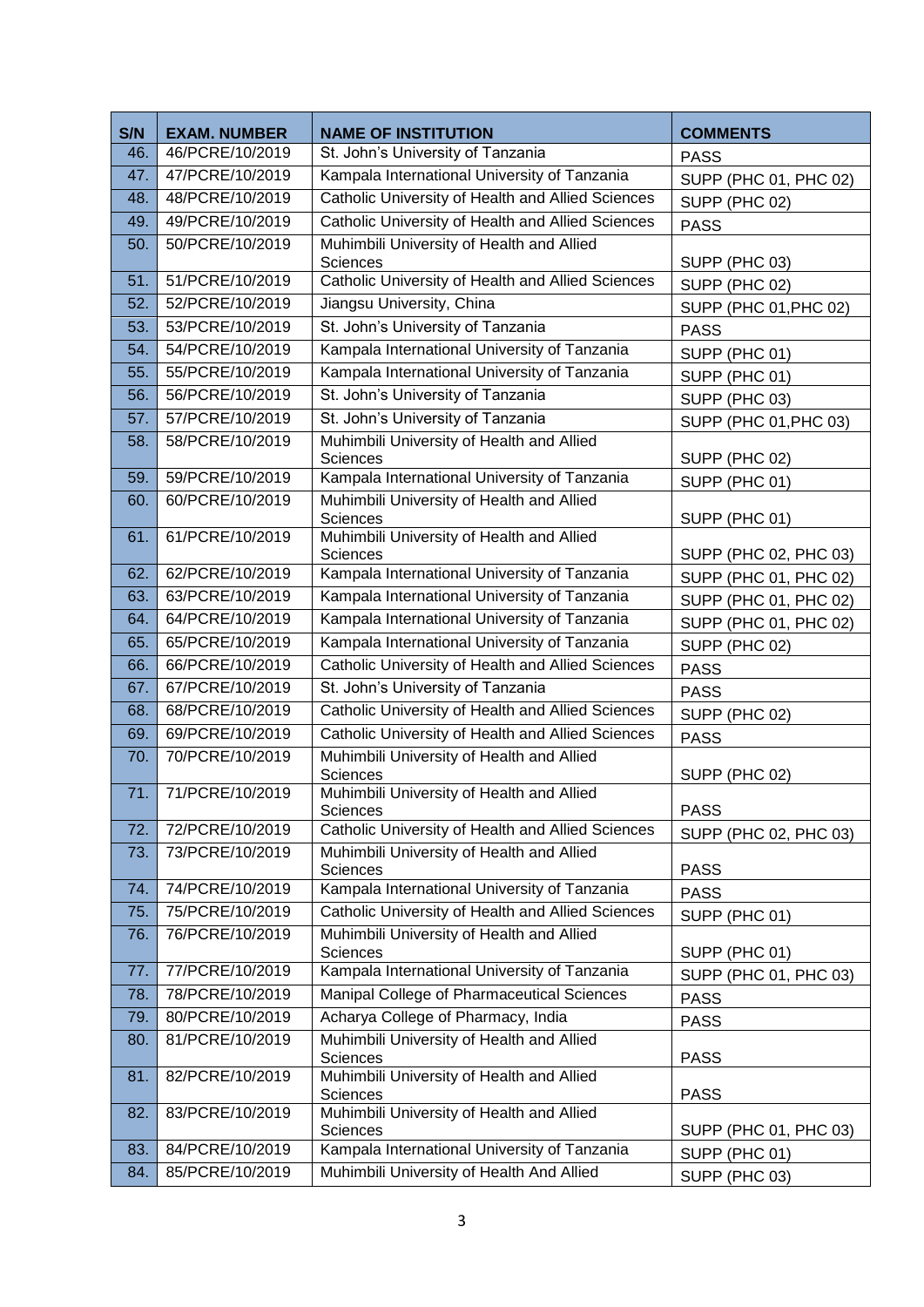| S/N  | <b>EXAM. NUMBER</b> | <b>NAME OF INSTITUTION</b>                                   | <b>COMMENTS</b>       |
|------|---------------------|--------------------------------------------------------------|-----------------------|
|      |                     | Sciences                                                     |                       |
| 85.  | 86/PCRE/10/2019     | St. John's University of Tanzania                            | SUPP (PHC 01, PHC 03) |
| 86.  | 87/PCRE/10/2019     | St. John's University of Tanzania                            | SUPP (PHC 01)         |
| 87.  | 88/PCRE/10/2019     | St. John's University of Tanzania                            | <b>PASS</b>           |
| 88.  | 89/PCRE/10/2019     | Catholic University of Health and Allied Sciences            | <b>PASS</b>           |
| 89.  | 90/PCRE/10/2019     | St. John's University of Tanzania                            | <b>PASS</b>           |
| 90.  | 91/PCRE/10/2019     | Muhimbili University of Health and Allied                    |                       |
|      |                     | Sciences                                                     | <b>PASS</b>           |
| 91.  | 92/PCRE/10/2019     | Kampala International University of Tanzania                 | <b>PASS</b>           |
| 92.  | 93/PCRE/10/2019     | Muhimbili University of Health and Allied<br>Sciences        | <b>PASS</b>           |
| 93.  | 94/PCRE/10/2019     | Muhimbili University of Health and Allied                    |                       |
|      |                     | Sciences                                                     | <b>PASS</b>           |
| 94.  | 95/PCRE/10/2019     | Muhimbili University of Health and Allied                    |                       |
|      | 96/PCRE/10/2019     | Sciences<br>Kampala International University of Tanzania     | <b>PASS</b>           |
| 95.  |                     | Muhimbili University of Health and Allied                    | SUPP (PHC 01, PHC 02) |
| 96.  | 97/PCRE/10/2019     | Sciences                                                     | <b>PASS</b>           |
| 97.  | 98/PCRE/10/2019     | Muhimbili University of Health and Allied                    |                       |
|      |                     | Sciences                                                     | <b>PASS</b>           |
| 98.  | 99/PCRE/10/2019     | Muhimbili University of Health and Allied<br><b>Sciences</b> | <b>PASS</b>           |
| 99.  | 100/PCRE/10/2019    | Kampala International University of Tanzania                 | SUPP (PHC 01)         |
| 100. | 101/PCRE/10/2019    | Muhimbili University of Health and Allied                    |                       |
|      |                     | Sciences                                                     | <b>PASS</b>           |
| 101. | 102/PCRE/10/2019    | Muhimbili University of Health and Allied                    |                       |
| 102. | 103/PCRE/10/2019    | Sciences                                                     | SUPP (PHC 01)         |
|      |                     | Muhimbili University of Health and Allied<br>Sciences        | <b>PASS</b>           |
| 103. | 104/PCRE/10/2019    | Kampala International University of Tanzania                 | SUPP (PHC 02)         |
| 104. | 105/PCRE/10/2019    | Muhimbili University of Health and Allied                    |                       |
|      |                     | Sciences                                                     | SUPP (PHC 01, PHC 02) |
| 105. | 106/PCRE/10/2019    | Muhimbili University of Health and Allied                    |                       |
| 106. | 107/PCRE/10/2019    | Sciences<br>Muhimbili University of Health and Allied        | <b>PASS</b>           |
|      |                     | Sciences                                                     | <b>PASS</b>           |
| 107. | 108/PCRE/10/2019    | Catholic University of Health and Allied Sciences            | SUPP (PHC 01, PHC 02) |
| 108. | 109/PCRE/10/2019    | Catholic University of Health and Allied Sciences            | <b>PASS</b>           |
| 109. | 110/PCRE/10/2019    | Catholic University of Health and Allied Sciences            | SUPP (PHC 03)         |
| 110. | 111/PCRE/10/2019    | Kampala International University of Tanzania                 | <b>PASS</b>           |
| 111. | 112/PCRE/10/2019    | Kampala International University of Tanzania                 | SUPP (PHC 02, PHC 03) |
| 112. | 113/PCRE/10/2019    | Kampala International University of Tanzania                 | <b>FAIL</b>           |
| 113. | 114/PCRE/10/2019    | Muhimbili University of Health and Allied                    |                       |
|      |                     | <b>Sciences</b>                                              | <b>PASS</b>           |
| 114. | 115/PCRE/10/2019    | Kampala International University of Tanzania                 | SUPP (PHC 01)         |
| 115. | 116/PCRE/10/2019    | Muhimbili University of Health and Allied<br>Sciences        | <b>PASS</b>           |
| 116. | 117/PCRE/10/2019    | Muhimbili University of Health and Allied                    |                       |
|      |                     | Sciences                                                     | <b>PASS</b>           |
| 117. | 118/PCRE/10/2019    | St. John's University of Tanzania                            | SUPP (PHC 02, PHC 03) |
| 118. | 119/PCRE/10/2019    | Muhimbili University of Health and Allied                    |                       |
|      |                     | Sciences                                                     | SUPP (PHC 01, PHC 03) |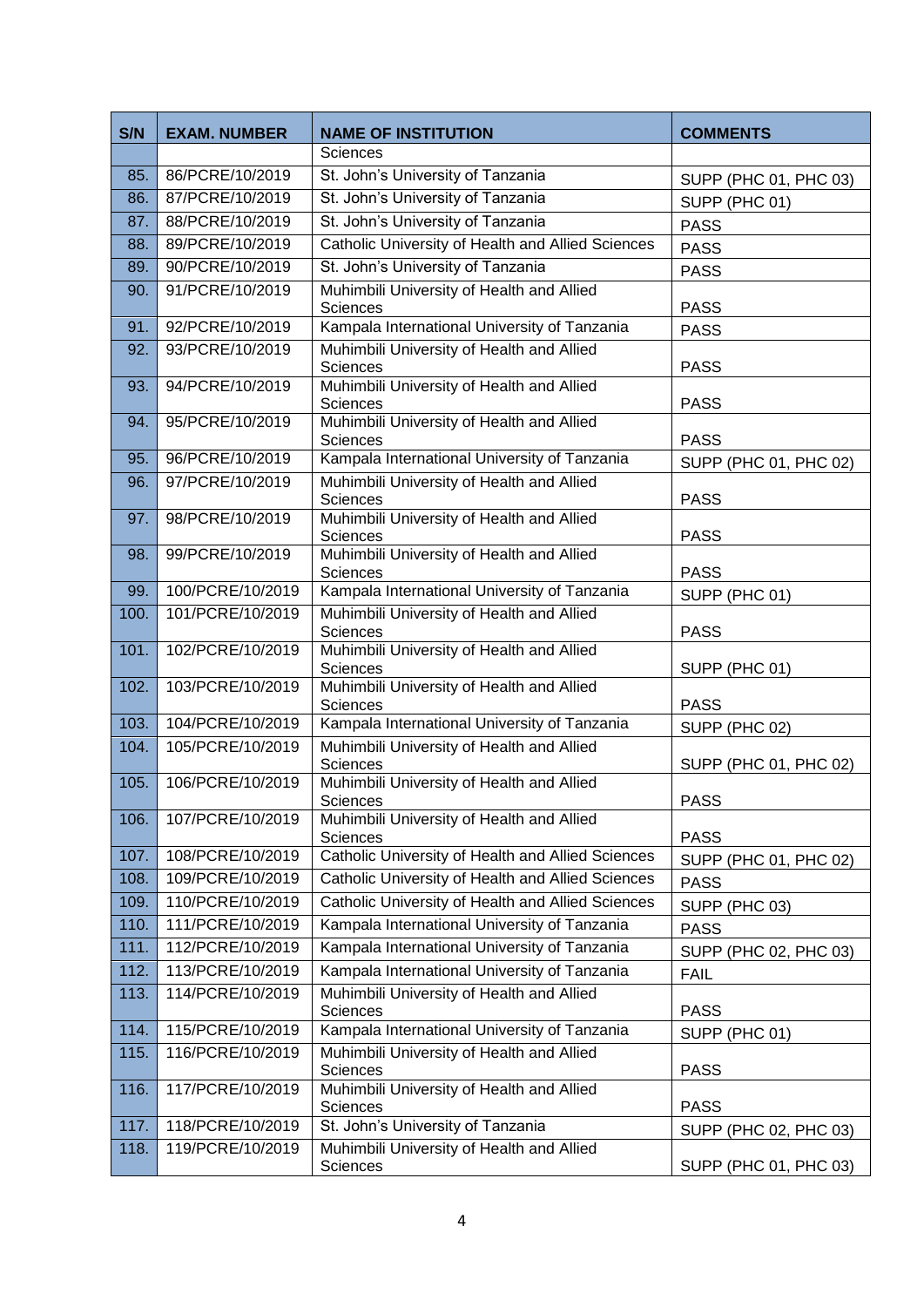| S/N  | <b>EXAM. NUMBER</b> | <b>NAME OF INSTITUTION</b>                                             | <b>COMMENTS</b>       |
|------|---------------------|------------------------------------------------------------------------|-----------------------|
| 119. | 120/PCRE/10/2019    | Muhimbili University of Health and Allied                              |                       |
| 120. | 121/PCRE/10/2019    | Sciences<br>Kampala International University of Tanzania               | SUPP (PHC 01, PHC 02) |
| 121. | 122/PCRE/10/2019    | St. John's University of Tanzania                                      | SUPP (PHC 01)         |
| 122. | 123/PCRE/10/2019    | Acharya College of Pharmacy, India                                     | SUPP (PHC 01)         |
| 123. | 124/PCRE/10/2019    | St. John's University of Tanzania                                      | SUPP (PHC 01, PHC 02) |
| 124. | 125/PCRE/10/2019    | Muhimbili University of Health and Allied                              | <b>PASS</b>           |
|      |                     | Sciences                                                               | <b>PASS</b>           |
| 125. | 126/PCRE/10/2019    | Muhimbili University of Health and Allied<br>Sciences                  | <b>PASS</b>           |
| 126. | 127/PCRE/10/2019    | Catholic University of Health and Allied Sciences                      | SUPP (PHC 01)         |
| 127. | 128/PCRE/10/2019    | Muhimbili University of Health and Allied                              |                       |
| 128. | 129/PCRE/10/2019    | Sciences<br>Acharya College of Pharmacy, India                         | <b>PASS</b>           |
| 129. | 130/PCRE/10/2019    | Acharya College of Pharmacy, India                                     | SUPP (PHC 01, PHC 02) |
| 130. | 131/PCRE/10/2019    | Zaporozhye State Medical University, Ukraine                           | <b>PASS</b>           |
| 131. | 132/PCRE/10/2019    | Huazhong University of Science and Technology,                         | SUPP (PHC 01)         |
|      |                     | China                                                                  | <b>FAIL</b>           |
| 132. | 133/PCRE/10/2019    | Acharya College of Pharmacy, India                                     | <b>PASS</b>           |
| 133. | 134/PCRE/10/2019    | Rajiv Gandhi University, India                                         | SUPP (PHC 02)         |
| 134. | 135/PCRE/10/2019    | Acharya College of Pharmacy, India                                     | <b>FAIL</b>           |
| 135. | 136/PCRE/10/2019    | Manipal College of Pharmaceutical Sciences,<br>India                   | SUPP (PHC 01, PHC 02) |
| 136. | 137/PCRE/10/2019    | Muhimbili University of Health and Allied<br>Sciences                  | SUPP (PHC 03)         |
| 137. | 138/PCRE/10/2019    | Muhimbili University of Health and Allied<br>Sciences                  | SUPP (PHC 01, PHC 02) |
| 138. | 139/PCRE/10/2019    | St. John's University of Tanzania                                      | SUPP (PHC 01)         |
| 139. | 140/PCRE/10/2019    | Acharya College of Pharmacy, India, India                              | SUPP (PHC 01, PHC 02) |
| 140. | 141/PCRE/10/2019    | Rajiv Gandhi University, India                                         | SUPP (PHC 01)         |
| 141. | 142/PCRE/10/2019    | Catholic University of Health and Allied Sciences                      | SUPP (PHC 01)         |
| 142. | 143/PCRE/10/2019    | Catholic University of Health and Allied Sciences                      | SUPP (PHC 01, PHC 03) |
| 143. | 144/PCRE/10/2019    | Muhimbili University of Health and Allied<br>Sciences                  | <b>PASS</b>           |
| 144. | 145/PCRE/10/2019    | Muhimbili University of Health and Allied<br><b>Sciences</b>           | SUPP (PHC 03)         |
| 145. | 146/PCRE/10/2019    | Muhimbili University of Health and Allied<br>Sciences                  | <b>PASS</b>           |
| 146. | 147/PCRE/10/2019    | Rajiv Gandhi University, India<br>SUPP (PHC 01, PHC 02)                |                       |
| 147. | 148/PCRE/10/2019    | Muhimbili University of Health and Allied<br>Sciences<br>SUPP (PHC 01) |                       |
| 148. | 149/PCRE/10/2019    | Catholic University of Health and Allied Sciences                      | SUPP (PHC 01, PHC 03) |
| 149. | 150/PCRE/10/2019    | Rajiv Gandhi University, India<br>SUPP (PHC 01, PHC 02)                |                       |
| 150. | 151/PCRE/10/2019    | Catholic University of Health and Allied Sciences<br>SUPP (PHC 02)     |                       |
| 151. | 152/PCRE/10/2019    | St. John's University of Tanzania                                      | <b>ABS</b>            |
| 152. | 153/PCRE/10/2019    | Catholic University of Health and Allied Sciences                      | <b>ABS</b>            |
| 153. | 154/PCRE/10/2019    | Catholic University of Health and Allied Sciences                      | SUPP (PHC 01)         |
| 154. | 155/PCRE/10/2019    | St. John's University of Tanzania                                      | SUPP (PHC 02)         |
| 155. | 156/PCRE/10/2019    | Muhimbili University of Health and Allied<br>Sciences                  | SUPP (PHC 03)         |
| 156. | 157/PCRE/10/2019    | Muhimbili University of Health and Allied                              | <b>PASS</b>           |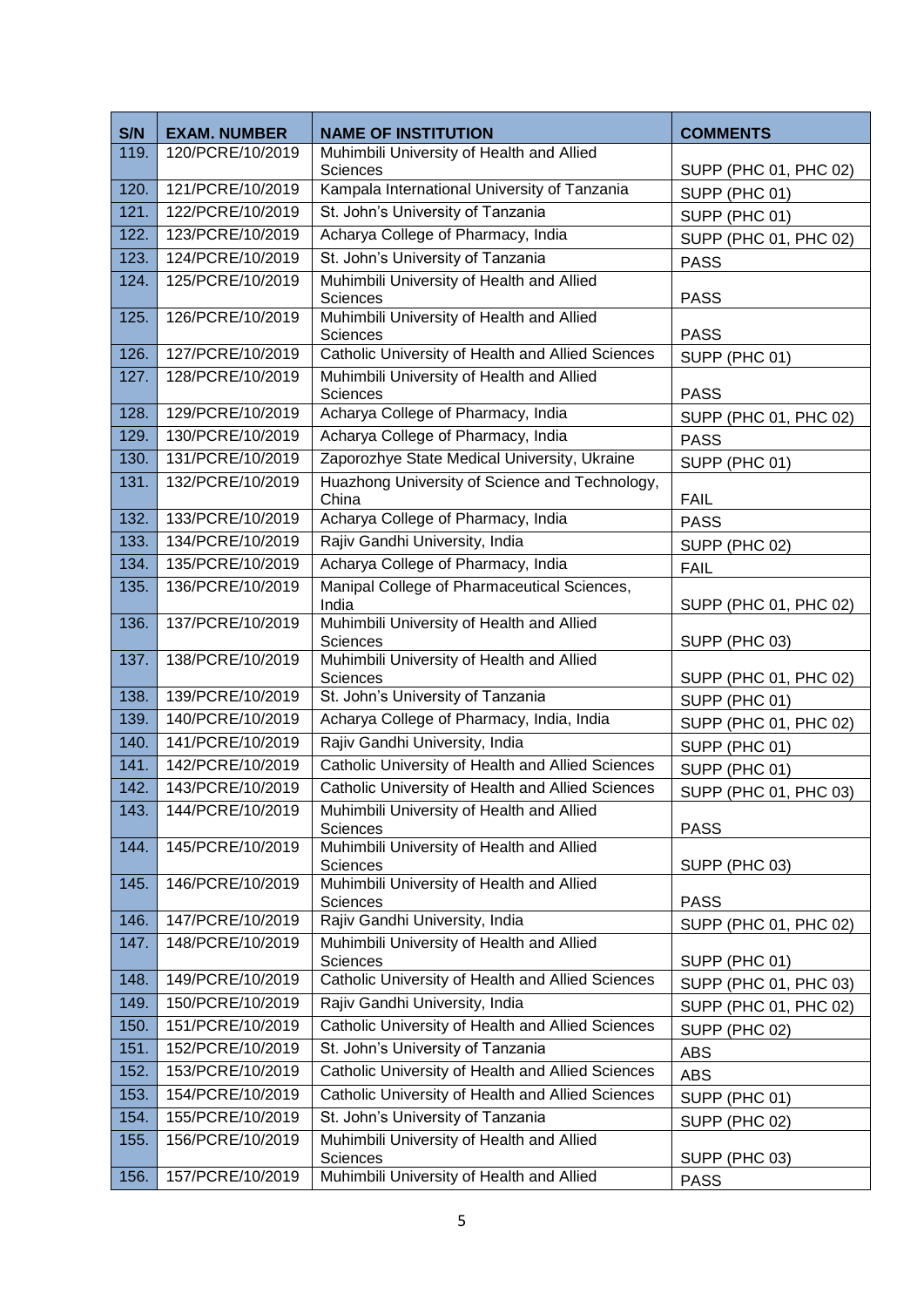| S/N  | <b>EXAM. NUMBER</b> | <b>NAME OF INSTITUTION</b>                            | <b>COMMENTS</b>              |
|------|---------------------|-------------------------------------------------------|------------------------------|
|      |                     | Sciences                                              |                              |
| 157. | 158/PCRE/10/2019    | Muhimbili University of Health and Allied<br>Sciences | <b>PASS</b>                  |
| 158. | 159/PCRE/10/2019    | St. John's University of Tanzania                     | <b>PASS</b>                  |
| 159. | 160/PCRE/10/2019    | Osmania University, India                             | SUPP (PHC 01)                |
| 160. | 161/PCRE/10/2019    | Northeastern University, USA                          | SUPP (PHC 02)                |
| 161. | 162/PCRE/10/2019    | Maharish Markandeshwar University, India              | <b>FAIL</b>                  |
| 162. | 163/PCRE/10/2019    | Rajiv Gandhi University, India                        | SUPP (PHC 01, PHC 02)        |
| 163. | 164/PCRE/10/2019    | Rajiv Gandhi University, India                        | SUPP (PHC 01, PHC 02)        |
| 164. | 165/PCRE/10/2019    | Rajiv Gandhi University, India                        | SUPP (PHC 01, PHC 03)        |
| 165. | 166/PCRE/10/2019    | Rajiv Gandhi University, India                        | SUPP (PHC 01, PHC 02)        |
| 166. | 167/PCRE/10/2019    | Rajiv Gandhi University, India                        | SUPP (PHC 01)                |
| 167. | 168/PCRE/10/2019    | Rajiv Gandhi University, India, India                 | <b>FAIL</b>                  |
| 168. | 169/PCRE/10/2019    | Nehru Technological University, Anantapur             | <b>FAIL</b>                  |
| 169. | 170/PCRE/10/2019    | Ahmed Ben Bella University Of Oran 1, Algeria         | <b>PASS</b>                  |
| 170. | 171/PCRE/10/2019    | Lovely Professional University, India                 | SUPP (PHC 03)                |
| 171. | 172/PCRE/10/2019    | Lovely Professional University, India                 | <b>PASS</b>                  |
| 172. | 173/PCRE/10/2019    | Catholic University of Health and Allied Sciences     | <b>PASS</b>                  |
| 173. | 174/PCRE/10/2019    | Kampala International University of Tanzania          | SUPP (PHC 02, PHC 03)        |
| 174. | 175/PCRE/10/2019    | Kampala International University of Tanzania          | SUPP (PHC 01, PHC 02)        |
| 175. | 176/PCRE/10/2019    | Muhimbili University of Health and Allied<br>Sciences |                              |
| 176. | 177/PCRE/10/2019    | St. John's University of Tanzania                     | SUPP (PHC 02)<br><b>FAIL</b> |
| 177. | 178/PCRE/10/2019    | Jss Academy of Higher Education and Research,         |                              |
| 178. | 179/PCRE/10/2019    | India<br>St. John's University of Tanzania            | SUPP (PHC 01)                |
| 179. | 180/PCRE/10/2019    | Catholic University of Health and Allied Sciences     | <b>PASS</b>                  |
| 180. | 181/PCRE/10/2019    | St. John's University of Tanzania                     | SUPP (PHC 01, PHC 03)        |
| 181. | 182/PCRE/10/2019    | St. John's University of Tanzania                     | SUPP (PHC 01)                |
| 182. | 183/PCRE/10/2019    | Catholic University of Health and Allied Sciences     | SUPP (PHC 02)                |
| 183. | 184/PCRE/10/2019    | Catholic University of Health and Allied Sciences     | SUPP (PHC 02)<br><b>PASS</b> |
| 184. | 185/PCRE/10/2019    | Kampala International University of Tanzania          | <b>PASS</b>                  |
| 185. | 186/PCRE/10/2019    | Catholic University of Health and Allied Sciences     | SUPP (PHC 01)                |
| 186. | 187/PCRE/10/2019    | Catholic University of Health and Allied Sciences     | SUPP (PHC 01, PHC 03)        |
| 187. | 188/PCRE/10/2019    | Catholic University of Health and Allied Sciences     | SUPP (PHC 01, PHC 03)        |
| 188. | 189/PCRE/10/2019    | St. John's University of Tanzania                     | SUPP (PHC 01, PHC 2)         |
| 189. | 190/PCRE/10/2019    | Catholic University of Health and Allied Sciences     | <b>PASS</b>                  |
| 190. | 191/PCRE/10/2019    | St. John's University of Tanzania                     | SUPP (PHC 01, PHC 02)        |
| 191. | 192/PCRE/10/2019    | Catholic University of Health and Allied Sciences     | SUPP (PHC 01 PHC 02)         |
| 192. | 193/PCRE/10/2019    | St. John's University of Tanzania                     | <b>PASS</b>                  |
| 193. | 194/PCRE/10/2019    | Catholic University of Health and Allied Sciences     | SUPP (PHC 02, PHC 03)        |
| 194. | 195/PCRE/10/2019    | St. John's University of Tanzania                     | SUPP (PHC 02)                |
| 195. | 196/PCRE/10/2019    | Catholic University of Health and Allied Sciences     | <b>PASS</b>                  |
| 196. | 197/PCRE/10/2019    | Catholic University of Health and Allied Sciences     | SUPP (PHC 02)                |
| 197. | 198/PCRE/10/2019    | Catholic University of Health and Allied Sciences     | SUPP (PHC 02                 |
| 198. | 199/PCRE/10/2019    | Catholic University of Health and Allied Sciences     | SUPP (PHC 02)                |
| 199. | 200/PCRE/10/2019    | St. John's University of Tanzania                     | <b>PASS</b>                  |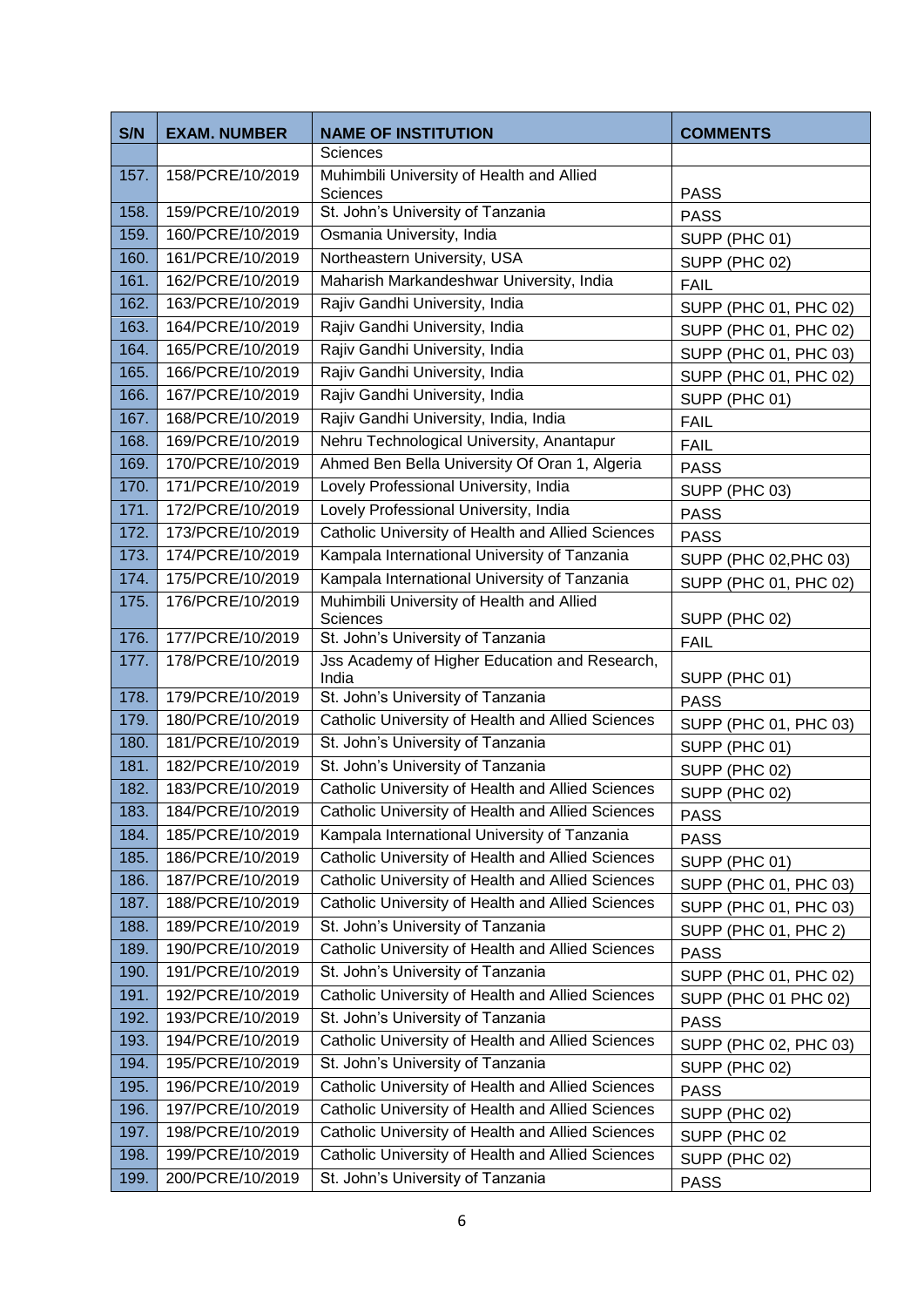| S/N          | <b>EXAM. NUMBER</b>                  | <b>NAME OF INSTITUTION</b>                                                                                     | <b>COMMENTS</b>              |
|--------------|--------------------------------------|----------------------------------------------------------------------------------------------------------------|------------------------------|
| 200.         | 201/PCRE/10/2019                     | Kampala International University of Tanzania                                                                   | <b>FAIL</b>                  |
| 201.         | 202/PCRE/10/2019                     | Catholic University of Health and Allied Sciences                                                              | <b>PASS</b>                  |
| 202.         | 203/PCRE/10/2019                     | Muhimbili University of Health and Allied                                                                      |                              |
| 203.         | 204/PCRE/10/2019                     | Sciences<br>St. Johns University of Tanzania                                                                   | <b>PASS</b>                  |
| 204.         | 205/PCRE/10/2019                     | St. Johns University of Tanzania                                                                               | SUPP (PHC 01)                |
| 205.         | 206/PCRE/10/2019                     | Kampala International University of Tanzania                                                                   | SUPP (PHC 02)<br><b>PASS</b> |
| 206.         | 207/PCRE/10/2019                     | St. John's University of Tanzania                                                                              | SUPP (PHC 02)                |
| 207.         | 208/PCRE/10/2019                     | St. John's University of Tanzania                                                                              | SUPP (PHC 01)                |
| 208.         | 209/PCRE/10/2019                     | St. John's University of Tanzania                                                                              | SUPP (PHC 01, PHC 02)        |
| 209.         | 210/PCRE/10/2019                     | Catholic University of Health and Allied Sciences                                                              | <b>PASS</b>                  |
| 210.         | 211/PCRE/10/2019                     | St. John's University of Tanzania                                                                              | <b>FAIL</b>                  |
| 211.         | 212/PCRE/10/2019                     | St. John's University of Tanzania                                                                              | SUPP (PHC 01, PHC 03)        |
| 212.         | 213/PCRE/10/2019                     | St. John's University of Tanzania                                                                              | <b>PASS</b>                  |
| 213.         | 214/PCRE/10/2019                     | St. Johns University of Tanzania                                                                               | <b>PASS</b>                  |
| 214.         | 215/PCRE/10/2019                     | St. John's University of Tanzania                                                                              | <b>PASS</b>                  |
| 215.         | 216/PCRE/10/2019                     | Catholic University of Health and Allied Sciences                                                              | <b>PASS</b>                  |
| 216.         | 217/PCRE/10/2019                     | St. John's University of Tanzania                                                                              | <b>PASS</b>                  |
| 217.         | 218/PCRE/10/2019                     | Catholic University of Health and Allied Sciences                                                              | SUPP (PHC 02)                |
| 218.         | 219/PCRE/10/2019                     | Kampala International University of Tanzania                                                                   | <b>PASS</b>                  |
| 219.         | 220/PCRE/10/2019                     | St. John's University of Tanzania                                                                              | SUPP (PHC 02)                |
| 220.         | 221/PCRE/10/2019                     | Kampala International University of Tanzania                                                                   | <b>PASS</b>                  |
| 221.         | 222/PCRE/10/2019                     | St. John's University of Tanzania                                                                              | <b>PASS</b>                  |
| 222.         | 223/PCRE/10/2019                     | St. John's University of Tanzania                                                                              | <b>PASS</b>                  |
| 223.         | 224/PCRE/10/2019                     | St. John's University of Tanzania                                                                              | <b>PASS</b>                  |
| 224.         | 225/PCRE/10/2019                     | Catholic University of Health and Allied Sciences                                                              | SUPP (PHC 01, PHC 02)        |
| 225.         | 226/PCRE/10/2019                     | Catholic University of Health and Allied Sciences                                                              | SUPP (PHC 03)                |
| 226.         | 227/PCRE/10/2019                     | St. John's University of Tanzania                                                                              | <b>PASS</b>                  |
| 227.         | 228/PCRE/10/2019                     | Catholic University of Health and Allied Sciences                                                              | SUPP (PHC 02)                |
| 228.         | 229/PCRE/10/2019                     | St. John's University of Tanzania                                                                              | SUPP (PHC 01)                |
| 229.         | 230/PCRE/10/2019                     | St. John's University of Tanzania                                                                              | <b>PASS</b>                  |
| 230.         | 231/PCRE/10/2019                     | Kampala International University of Tanzania                                                                   | <b>PASS</b>                  |
| 231.         | 232/PCRE/10/2019                     | Kampala International University of Tanzania                                                                   | <b>PASS</b>                  |
| 232.         | 233/PCRE/10/2019                     | Catholic University of Health and Allied Sciences                                                              | <b>PASS</b>                  |
| 233.         | 234/PCRE/10/2019                     | St. John's University of Tanzania                                                                              | SUPP (PHC 01)                |
| 234.<br>235. | 235/PCRE/10/2019<br>236/PCRE/10/2019 | Ferhat Abass University of Setif, Algeria<br>St. John's University of Tanzania                                 | <b>PASS</b>                  |
| 236.         | 237/PCRE/10/2019                     | St. John's University of Tanzania                                                                              | <b>PASS</b>                  |
| 237.         | 238/PCRE/10/2019                     |                                                                                                                | SUPP (PHC 02)                |
| 238.         | 239/PCRE/10/2019                     | Catholic University of Health and Allied Sciences<br><b>PASS</b><br>Manipal Academy of Higher Education, India |                              |
| 239.         | 240/PCRE/10/2019                     | St. John's University of Tanzania                                                                              | SUPP (PHC 02, PHC 03)        |
| 240.         | 241/PCRE/10/2019                     | St. John's University of Tanzania                                                                              | <b>PASS</b>                  |
| 241.         | 242/PCRE/10/2019                     | St. John's University of Tanzania                                                                              | SUPP (PHC 03)                |
| 242.         | 243/PCRE/10/2019                     | St. John's University of Tanzania                                                                              | <b>PASS</b><br>SUPP (PHC 01) |
| 243.         | 244/PCRE/10/2019                     | Catholic University of Health and Allied Sciences                                                              | <b>PASS</b>                  |
| 244.         | 245/PCRE/10/2019                     | Catholic University of Health and Allied Sciences                                                              | SUPP (PHC 01)                |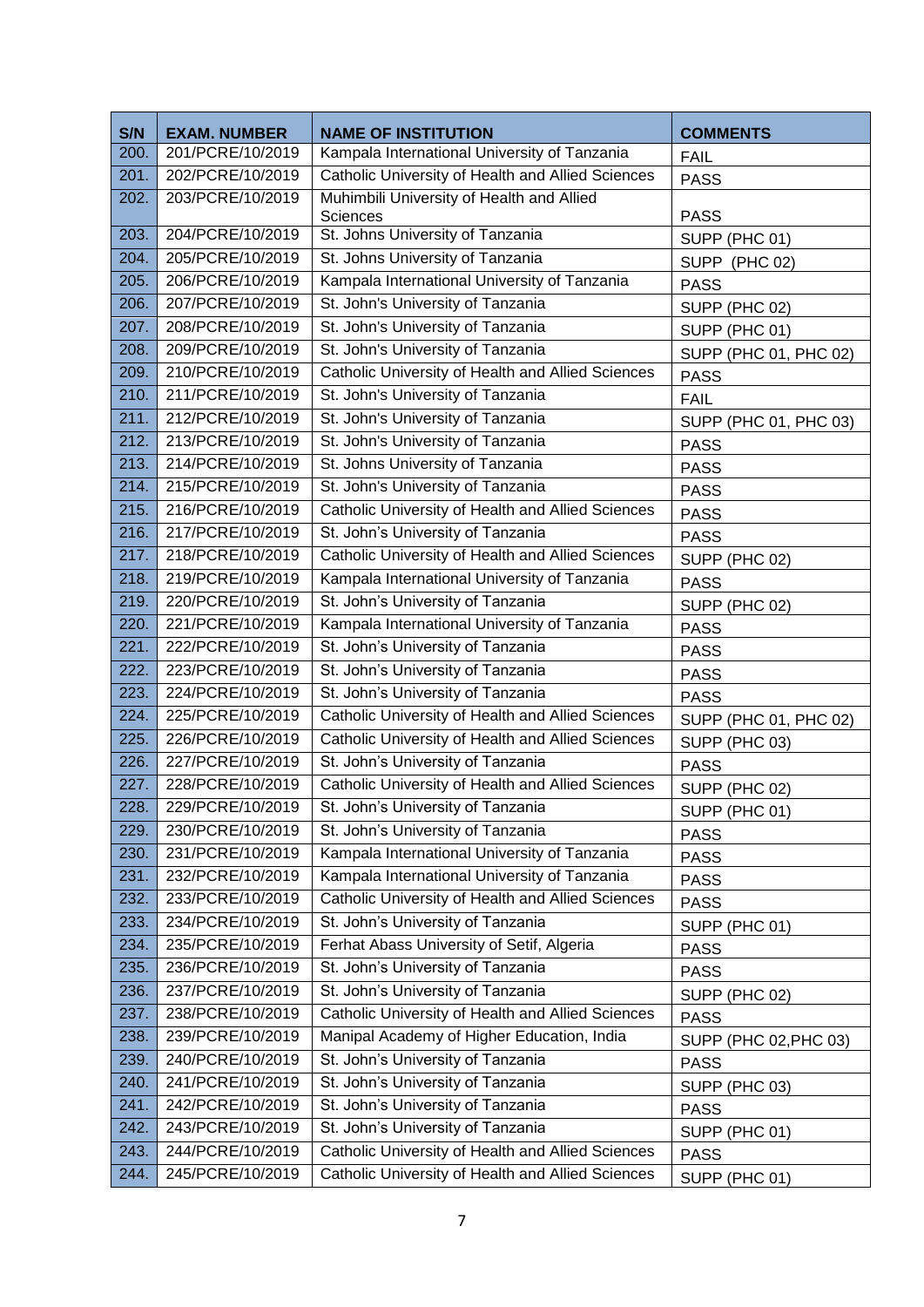| S/N  | <b>EXAM. NUMBER</b> | <b>NAME OF INSTITUTION</b>                        | <b>COMMENTS</b>       |
|------|---------------------|---------------------------------------------------|-----------------------|
| 245. | 246/PCRE/10/2019    | Kampala International University of Tanzania      | <b>PASS</b>           |
| 246. | 247/PCRE/10/2019    | St. John's University of Tanzania                 | <b>PASS</b>           |
| 247. | 248/PCRE/10/2019    | Catholic University of Health and Allied Sciences | <b>PASS</b>           |
| 248. | 249/PCRE/10/2019    | Kampala International University of Tanzania      | <b>FAIL</b>           |
| 249. | 250/PCRE/10/2019    | Catholic University of Health and Allied Sciences | SUPP (PHC 01, PHC 03) |
| 250. | 251/PCRE/10/2019    | Catholic University of Health and Allied Sciences | <b>PASS</b>           |
| 251. | 252/PCRE/10/2019    | Catholic University of Health and Allied Sciences | SUPP (PHC 03)         |
| 252. | 253/PCRE/10/2019    | St. John's University of Tanzania                 | <b>PASS</b>           |
| 253. | 254/PCRE/10/2019    | Catholic University of Health and Allied Sciences | SUPP (PHC 01, PHC 03) |
| 254. | 255/PCRE/10/2019    | St. John's University of Tanzania                 | SUPP (PHC 02, PHC 03) |
| 255. | 256/PCRE/10/2019    | St. John's University of Tanzania                 | SUPP (PHC 02)         |
| 256. | 257/PCRE/10/2019    | St. John's University of Tanzania                 | <b>PASS</b>           |
| 257. | 258/PCRE/10/2019    | Kampala International University of Tanzania      | <b>FAIL</b>           |
| 258. | 259/PCRE/10/2019    | St. John's University of Tanzania                 | SUPP (PHC 01, PHC 02) |
| 259. | 260/PCRE/10/2019    | St. John's University of Tanzania                 | SUPP (PHC 03)         |
| 260. | 261/PCRE/10/2019    | St. John's University of Tanzania                 | <b>PASS</b>           |
| 261. | 262/PCRE/10/2019    | Catholic University of Health and Allied Sciences | SUPP (PHC 01)         |

**KEY**

**PHC 01 - Applied Compounding, Calculations and its Formulations**

**PHC 02 - Applied Hospital and Community Pharmacy Practices**

**PHC 03 - Laws, Regulations, Ethics and Professional Conduct**

**ABS - Absent**

**SUPP - Supplementary (Scored Lower than the pass mark in one or two examinations)**

**DISQ - Disqualified (Confirmed breaching Examination Regulations)**

**FAIL - Scored lower than the pass mark in all three(3) examinations**

## **B: PHARMACEUTICAL TECHNICIANS**

| <b>ATTENDANCE SUMMARY</b>                             |               |                |  |  |
|-------------------------------------------------------|---------------|----------------|--|--|
| <b>Description</b><br><b>Number</b><br>Percentage (%) |               |                |  |  |
| Registered                                            | 304           | 100.00%        |  |  |
| Sat                                                   | 301           | 99.10%         |  |  |
| Abs                                                   | 3             | 0.90%          |  |  |
|                                                       |               |                |  |  |
|                                                       |               |                |  |  |
| <b>RESULT SUMMARY</b>                                 |               |                |  |  |
| <b>Description</b>                                    | <b>Number</b> | Percentage (%) |  |  |
| Pass                                                  | 136           | 45.18%         |  |  |
| Supp                                                  | 155           | 51.49%         |  |  |
| Disq                                                  | 0             | $0.00\%$       |  |  |
| Fail                                                  | 10            | 3.32%          |  |  |

| S/N | <b>EX.NUMBER</b> | <b>NAME OF INSTITUTE</b>                   | <b>COMMENTS</b>         |
|-----|------------------|--------------------------------------------|-------------------------|
|     | 01/PTPE/10/2019  | The State University of Zanzibar           | SUPP (PTPE 01)          |
| റ   | 02/PTPE/10/2019  | The University of Dodoma                   | SUPP (PTPE 01, PTPE 02) |
| 3.  | 04/PTPE/10/2019  | City College of Health And Allied Sciences | <b>PASS</b>             |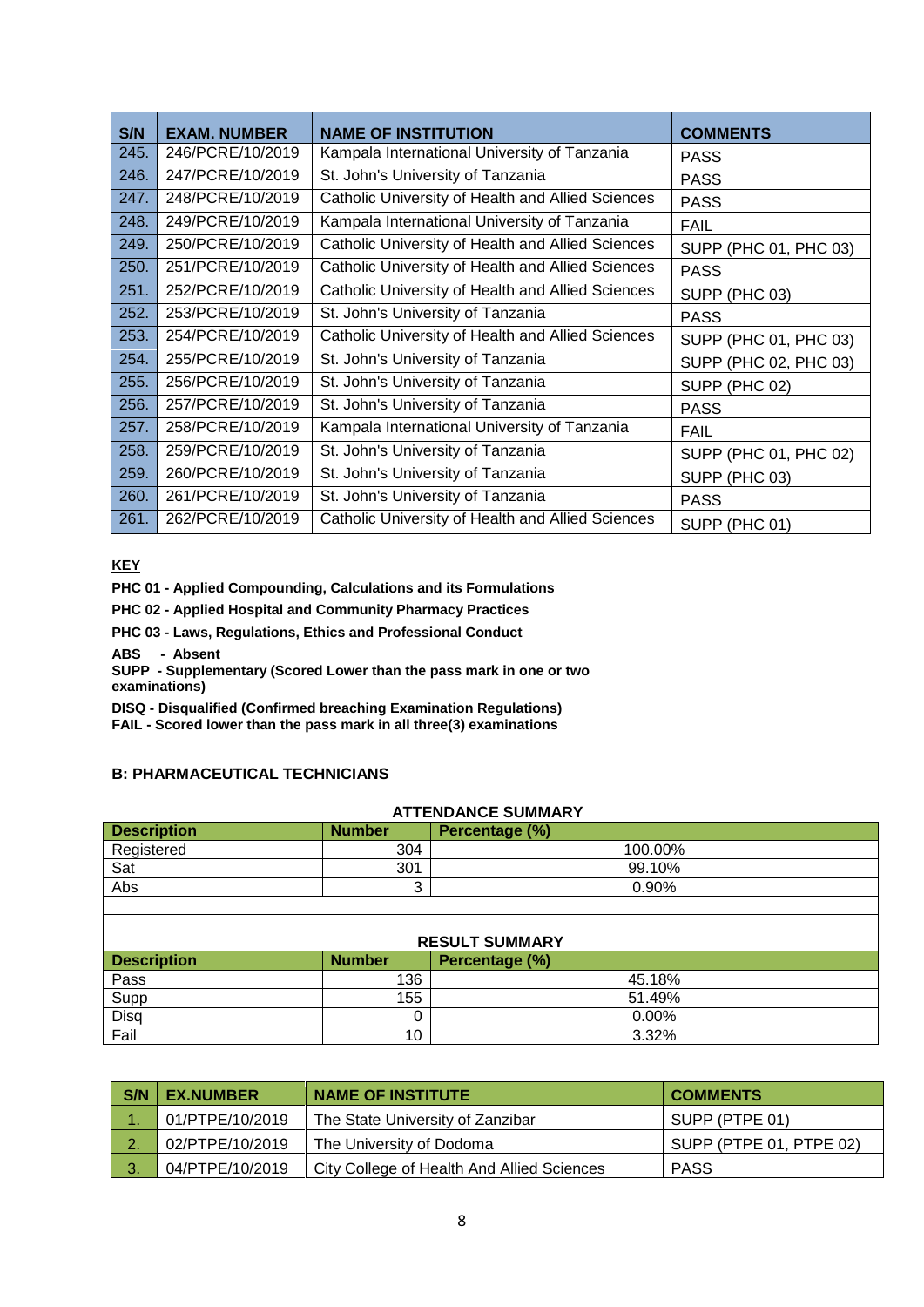| S/N | <b>EX.NUMBER</b> | <b>NAME OF INSTITUTE</b>                                               | <b>COMMENTS</b>         |
|-----|------------------|------------------------------------------------------------------------|-------------------------|
| 4.  | 05/PTPE/10/2019  | City College of Health And Allied Sciences                             | SUPP (PTPE 01)          |
| 5.  | 06/PTPE/10/2019  | Royal Training Institute                                               | <b>PASS</b>             |
| 6.  | 07/PTPE/10/2019  | Kenya Medical Training College                                         | <b>PASS</b>             |
| 7.  | 08/PTPE/10/2019  | St. Peter's College of Health And Allied Sciences                      | <b>FAIL</b>             |
| 8.  | 09/PTPE/10/2019  | City College of Health and Allied Sciences                             | SUPP (PTPTE 01)         |
| 9.  | 10/PTPE/10/2019  | St. Francis University College of Health and<br><b>Allied Sciences</b> | <b>PASS</b>             |
| 10. | 11/PTPE/10/2019  | Kampala International University of Tanzania                           | SUPP (PTPE 01)          |
| 11. | 12/PTPE/10/2019  | Kampala International University of Tanzania                           | SUPP (PTPE 01)          |
| 12. | 13/PTPE/10/2019  | City College of Health and Allied Sciences                             | SUPP (PTPE 03)          |
| 13. | 14/PTPE/10/2019  | The State University of Zanzibar                                       | SUPP (PTPE 01)          |
| 14. | 15/PTPE/10/2019  | Kampala International University of Tanzania                           | <b>PASS</b>             |
| 15. | 16/PTPE/10/2019  | City College of Health and Allied Sciences                             | <b>PASS</b>             |
| 16. | 17/PTPE/10/2019  | Paradigms College of Health Sciences of Health<br>Science              | SUPP (PTPE 01)          |
| 17. | 18/PTPE/10/2019  | Ruaha Catholic University                                              | <b>PASS</b>             |
| 18. | 19/PTPE/10/2019  | City College of Health and Allied Sciences                             | SUPP (PTPE 01)          |
| 19. | 20/PTPE/10/2019  | City College of Health and Allied Sciences                             | SUPP (PTPE 01)          |
| 20. | 21/PTPE/10/2019  | Paradigms College of Health Sciences of Health<br>Science              | SUPP (PTPE 01)          |
| 21. | 22/PTPE/10/2019  | Ruaha Catholic University                                              | SUPP (PTPE 01)          |
| 22. | 23/PTPE/10/2019  | Paradigms College of Health Sciences of Health<br>Science              | SUPP (PTPE 01)          |
| 23. | 24/PTPE/10/2019  | Kilimanjaro School of Pharmacy                                         | SUPP (PTPE 01           |
| 24. | 25/PTPE/10/2019  | Paradigms College of Health Sciences of Health<br>Science              | SUPP (PTPE 01, PTPE 03) |
| 25. | 26/PTPE/10/2019  | Kilimanjaro School of Pharmacy                                         | SUPP (PTPE 01)          |
| 26. | 27/PTPE/10/2019  | Royal Training Institute                                               | <b>PASS</b>             |
| 27. | 28/PTPE/10/2019  | University of Dodoma                                                   | <b>PASS</b>             |
| 28. | 29/PTPE/10/2019  | Muhimbili University of Health and Allied<br>Sciences                  | <b>PASS</b>             |
| 29. | 30/PTPE/10/2019  | Royal Training Institute                                               | SUPP (PTPE 01)          |
| 30. | 31/PTPE/10/2019  | City College of Health and Allied Sciences                             | <b>PASS</b>             |
| 31. | 32/PTPE/10/2019  | Ruaha Catholic University                                              | SUPP (PTPE 01)          |
| 32. | 33/PTPE/10/2019  | Ruaha Catholic University                                              | SUPP (PTPE 01)          |
| 33. | 34/PTPE/10/2019  | City College of Health and Allied Sciences                             | SUPP (PTPE 01)          |
| 34. | 35/PTPE/10/2019  | Catholic University of Health and Allied Sciences                      | <b>PASS</b>             |
| 35. | 36/PTPE/10/2019  | University of Dodoma                                                   | <b>PASS</b>             |
| 36. | 37/PTPE/10/2019  | University of Dodoma                                                   | <b>PASS</b>             |
| 37. | 38/PTPE/10/2019  | Paradigms College of Health Sciences of Health<br>Science              | SUPP (PTPE01)           |
| 38. | 39/PTPE/10/2019  | Kampala International University of Tanzania                           | <b>PASS</b>             |
| 39. | 40/PTPE/10/2019  | City College of Health and Allied Sciences                             | <b>PASS</b>             |
| 40. | 41/PTPE/10/2019  | University of Dodoma                                                   | SUPP (PTPE 01)          |
| 41. | 42/PTPE/10/2019  | Muhimbili University of Health and Allied<br>Sciences                  | <b>PASS</b>             |
| 42. | 43/PTPE/10/2019  | Ruaha Catholic University                                              | <b>PASS</b>             |
| 43. | 44/PTPE/10/2019  | City College of Health and Allied Sciences                             | <b>PASS</b>             |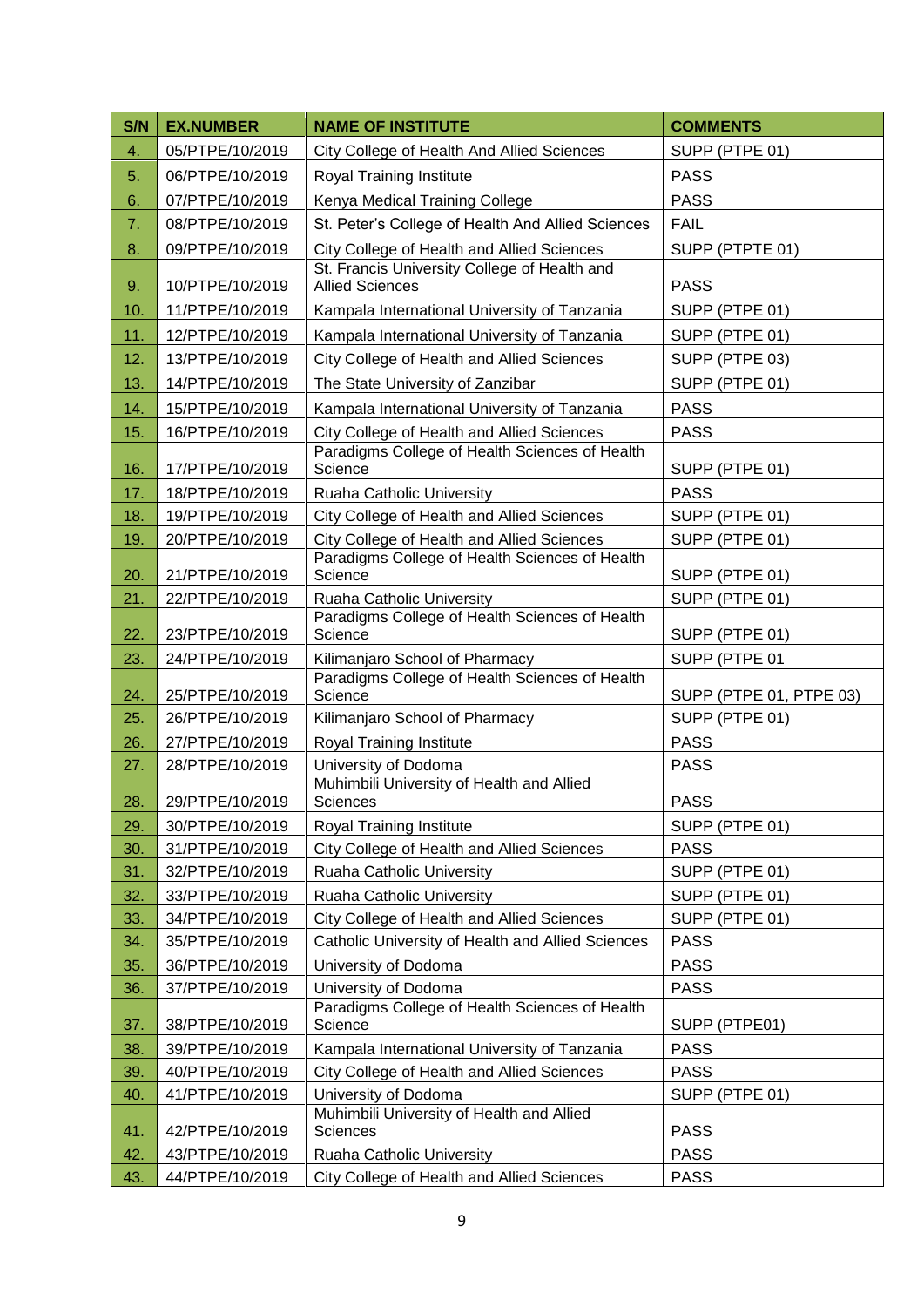| S/N | <b>EX.NUMBER</b> | <b>NAME OF INSTITUTE</b>                                  | <b>COMMENTS</b>         |
|-----|------------------|-----------------------------------------------------------|-------------------------|
| 44. | 45/PTPE/10/2019  | University of Dodoma                                      | <b>PASS</b>             |
| 45. | 46/PTPE/10/2019  | University of Dodoma                                      | <b>PASS</b>             |
| 46. | 47/PTPE/10/2019  | Ruaha Catholic University                                 | SUPP (PTPE 01)          |
| 47. | 48/PTPE/10/2019  | Ruaha Catholic University                                 | <b>PASS</b>             |
| 48. | 49/PTPE/10/2019  | University of Dodoma                                      | SUPP (PTPE 01)          |
| 49. | 50/PTPE/10/2019  | Paradigms College of Health Sciences of Health<br>Science | <b>PASS</b>             |
| 50. | 51/PTPE/10/2019  | Paradigms College of Health Sciences of Health<br>Science | SUPP PTPE 01)           |
| 51. | 52/PTPE/10/2019  | Ruaha Catholic University                                 | SUPP (PTPE 01)          |
| 52. | 53/PTPE/10/2019  | Ruaha Catholic University                                 | SUPP (PTPE 01)          |
| 53. | 54/PTPE/10/2019  | Ruaha Catholic University                                 | <b>PASS</b>             |
| 54. | 55/PTPE/10/2019  | Ruaha Catholic University                                 | <b>FAIL</b>             |
| 55. | 56/PTPE/10/2019  | Ruaha Catholic University                                 | <b>PASS</b>             |
| 56. | 57/PTPE/10/2019  | Kampala International University of Tanzania              | <b>PASS</b>             |
| 57. | 58/PTPE/10/2019  | University of Dodoma                                      | <b>PASS</b>             |
| 58. | 59/PTPE/10/2019  | University of Dodoma                                      | SUPP (PTPE 01)          |
| 59. | 60/PTPE/10/2019  | City College of Health and Allied Sciences                | <b>PASS</b>             |
| 60. | 61/PTPE/10/2019  | Ruaha Catholic University                                 | <b>ABS</b>              |
| 61. | 62/PTPE/10/2019  | University of Dodoma                                      | <b>FAIL</b>             |
| 62. | 63/PTPE/10/2019  | The State University of Zanzibar                          | <b>PASS</b>             |
| 63. | 64/PTPE/10/2019  | The State University of Zanzibar                          | SUPP (PTPE 01)          |
| 64. | 65/PTPE/10/2019  | The State University of Zanzibar                          | SUPP (PTPE 01, PTPE 03) |
| 65. | 66/PTPE/10/2019  | University of Dodoma                                      | <b>PASS</b>             |
| 66. | 67/PTPE/10/2019  | University of Dodoma                                      | SUPP (PTPE 01)          |
| 67. | 68/PTPE/10/2019  | Paradigms College of Health Sciences of Health<br>Science | SUPP (PTPE 01, PTPE 03) |
| 68. | 69/PTPE/10/2019  | Paradigms College of Health Sciences of Health<br>Science | <b>FAIL</b>             |
| 69. | 70/PTPE/10/2019  | Muhimbili University of Health and Allied<br>Sciences     | SUPP (PTPE 01)          |
| 70. | 71/PTPE/10/2019  | Ruaha Catholic University                                 | SUPP (PTPE 01)          |
| 71. | 72/PTPE/10/2019  | Ruaha Catholic University                                 | SUPP (PTPE 01)          |
| 72. | 73/PTPE/10/2019  | Ruaha Catholic University                                 | <b>PASS</b>             |
| 73. | 74/PTPE/10/2019  | Ruaha Catholic University                                 | SUPP (PTPE 02)          |
| 74. | 75/PTPE/10/2019  | Muhimbili University of Health and Allied<br>Sciences     | SUPP (PTPE 01)          |
| 75. | 76/PTPE/10/2019  | University of Dodoma                                      | SUPP (PTPE 01)          |
| 76. | 77/PTPE/10/2019  | University of Dodoma                                      | SUPP (PTPE 01, PTPE 02) |
| 77. | 78/PTPE/10/2019  | Paradigms College of Health Sciences of Health<br>Science | SUPP (PTPE 01)          |
| 78. | 79/PTPE/10/2019  | University of Dodoma                                      | <b>FAIL</b>             |
| 79. | 80/PTPE/10/2019  | City College of Health and Allied Sciences                | <b>PASS</b>             |
| 80. | 81/PTPE/10/2019  | Ruaha Catholic University                                 | <b>PASS</b>             |
| 81. | 82/PTPE/10/2019  | Ruaha Catholic University                                 | SUPP (PTPE 01, PTPE 02) |
| 82. | 83/PTPE/10/2019  | Ruaha Catholic University                                 | <b>PASS</b>             |
| 83. | 84/PTPE/10/2019  | Paradigms College of Health Sciences of Health<br>Science | SUPP (PTPE 01)          |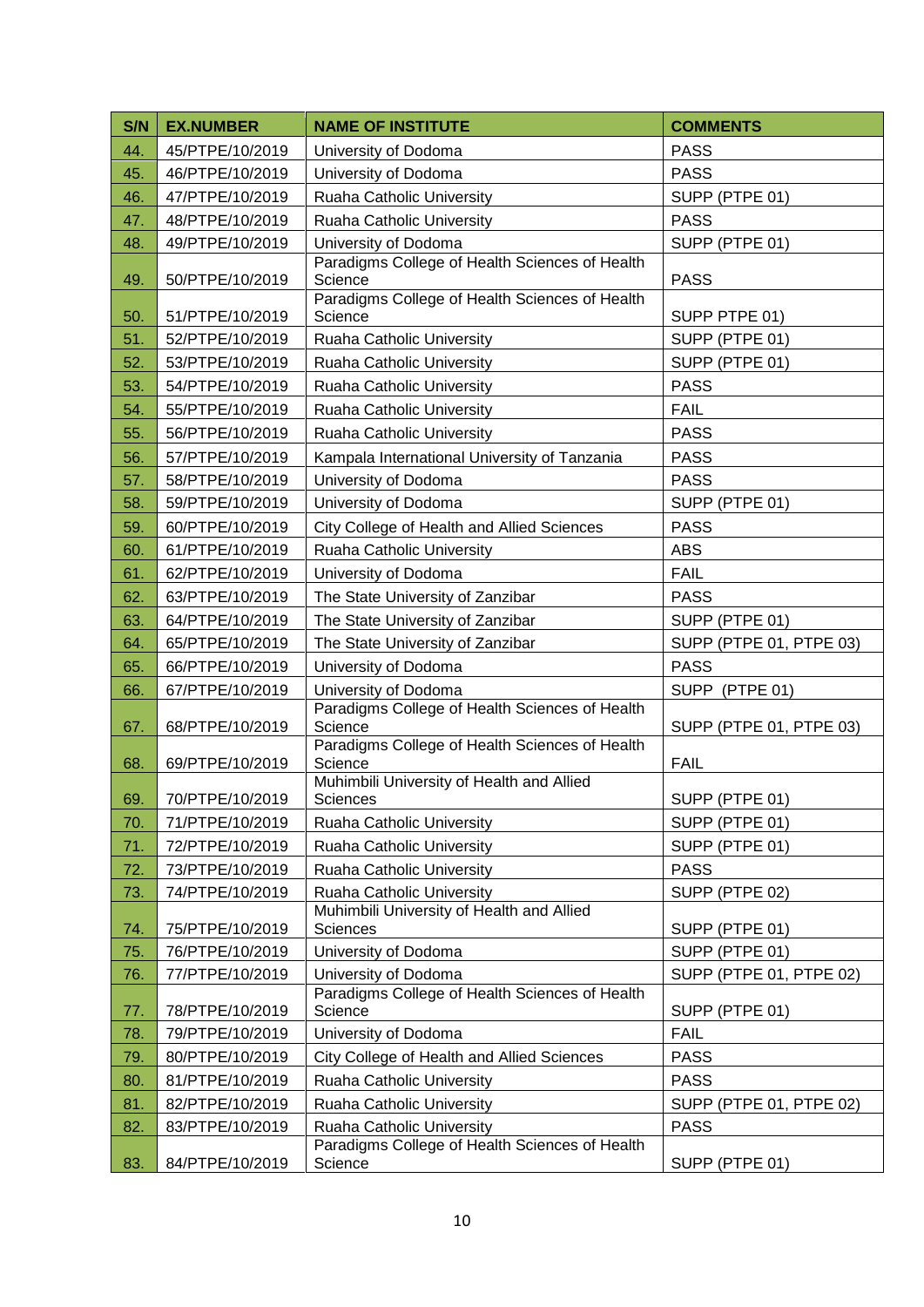| S/N  | <b>EX.NUMBER</b> | <b>NAME OF INSTITUTE</b>                                               | <b>COMMENTS</b>         |
|------|------------------|------------------------------------------------------------------------|-------------------------|
| 84.  | 85/PTPE/10/2019  | Kilimanjaro School of Pharmacy                                         | SUPP (PTPE 01, PTPE 02) |
| 85.  | 86/PTPE/10/2019  | Paradigms College of Health Sciences of Health<br>Science              | <b>PASS</b>             |
| 86.  | 87/PTPE/10/2019  | Kilimanjaro School of Pharmacy                                         | SUPP (PTPE 01)          |
| 87.  | 88/PTPE/10/2019  | University of Dodoma                                                   | <b>PASS</b>             |
| 88.  | 89/PTPE/10/2019  | University of Dodoma                                                   | SUPP (PTPE 01)          |
| 89.  | 90/PTPE/10/2019  | Ruaha Catholic University                                              | SUPP (PTPE 01)          |
| 90.  | 91/PTPE/10/2019  | St. Francis University College of Health and<br><b>Allied Sciences</b> | SUPP (PTPE 01)          |
| 91.  | 93/PTPE/10/2019  | Ruaha Catholic University                                              | SUPP (PTPE 01)          |
| 92.  | 94/PTPE/10/2019  | Ruaha Catholic University                                              | SUPP (PTPE 01)          |
| 93.  | 95/PTPE/10/2019  | Catholic University of Health and Allied Sciences                      | SUPP (PTPE 01)          |
| 94.  | 96/PTPE/10/2019  | Catholic University of Health and Allied Sciences                      | <b>FAIL</b>             |
| 95.  | 97/PTPE/10/2019  | Ruaha Catholic University                                              | <b>PASS</b>             |
| 96.  | 98/PTPE/10/2019  | Ruaha Catholic University                                              | SUPP (PTPE 01)          |
| 97.  | 99/PTPE/10/2019  | Kilimanjaro School of Pharmacy                                         | SUPP (PTPE 01)          |
| 98.  | 100/PTPE/10/2019 | University of Dodoma                                                   | SUPP (PTPE 01)          |
| 99.  | 101/PTPE/10/2019 | University of Dodoma                                                   | <b>PASS</b>             |
| 100. | 103/PTPE/10/2019 | Catholic University of Health and Allied Sciences                      | SUPP (PTPE 02)          |
| 101. | 104/PTPE/10/2019 | Catholic University of Health and Allied Sciences                      | SUPP (PTPE 01)          |
| 102. | 105/PTPE/10/2019 | Catholic University of Health and Allied Sciences                      | <b>PASS</b>             |
| 103. | 106/PTPE/10/2019 | Catholic University of Health and Allied Sciences                      | SUPP (PTPE 02)          |
| 104. | 107/PTPE/10/2019 | Catholic University of Health and Allied Sciences                      | SUPP (PTPE 01)          |
| 105. | 108/PTPE/10/2019 | Catholic University of Health and Allied Sciences                      | <b>PASS</b>             |
| 106. | 109/PTPE/10/2019 | Catholic University of Health and Allied Sciences                      | SUPP (PTPE 01)          |
| 107. | 110/PTPE/10/2019 | Catholic University of Health and Allied Sciences                      | <b>PASS</b>             |
| 108. | 111/PTPE/10/2019 | Catholic University of Health and Allied Sciences                      | SUPP (PTPE 01)          |
| 109. | 112/PTPE/10/2019 | Catholic University of Health and Allied Sciences                      | <b>PASS</b>             |
| 110. | 113/PTPE/10/2019 | Catholic University of Health and Allied Sciences                      | <b>PASS</b>             |
| 111. | 114/PTPE/10/2019 | Catholic University of Health and Allied Sciences                      | SUPP (PTPE 01)          |
| 112. | 115/PTPE/10/2019 | Catholic University of Health and Allied Sciences                      | SUPP (PTPE 01)          |
| 113. | 116/PTPE/10/2019 | Catholic University of Health and Allied Sciences                      | <b>PASS</b>             |
| 114. | 117/PTPE/10/2019 | Catholic University of Health and Allied Sciences                      | SUPP (PTPE 01)          |
| 115. | 118/PTPE/10/2019 | Catholic University of Health and Allied Sciences                      | SUPP (PTPE 01)          |
| 116. | 119/PTPE/10/2019 | Catholic University of Health and Allied Sciences                      | <b>PASS</b>             |
| 117. | 120/PTPE/10/2019 | Catholic University of Health and Allied Sciences                      | <b>PASS</b>             |
| 118. | 121/PTPE/10/2019 | Catholic University of Health and Allied Sciences                      | <b>PASS</b>             |
| 119. | 122/PTPE/10/2019 | Catholic University of Health and Allied Sciences                      | <b>PASS</b>             |
| 120. | 123/PTPE/10/2019 | Catholic University of Health and Allied Sciences                      | SUPP (PTPE 01)          |
| 121. | 124/PTPE/10/2019 | Catholic University of Health and Allied Sciences                      | <b>PASS</b>             |
| 122. | 125/PTPE/10/2019 | Catholic University of Health and Allied Sciences                      | <b>PASS</b>             |
| 123. | 126/PTPE/10/2019 | Catholic University of Health and Allied Sciences                      | <b>PASS</b>             |
| 124. | 127/PTPE/10/2019 | Catholic University of Health and Allied Sciences                      | SUPP (PTPE 02)          |
| 125. | 128/PTPE/10/2019 | Catholic University of Health and Allied Sciences                      | SUPP (PTPE 01)          |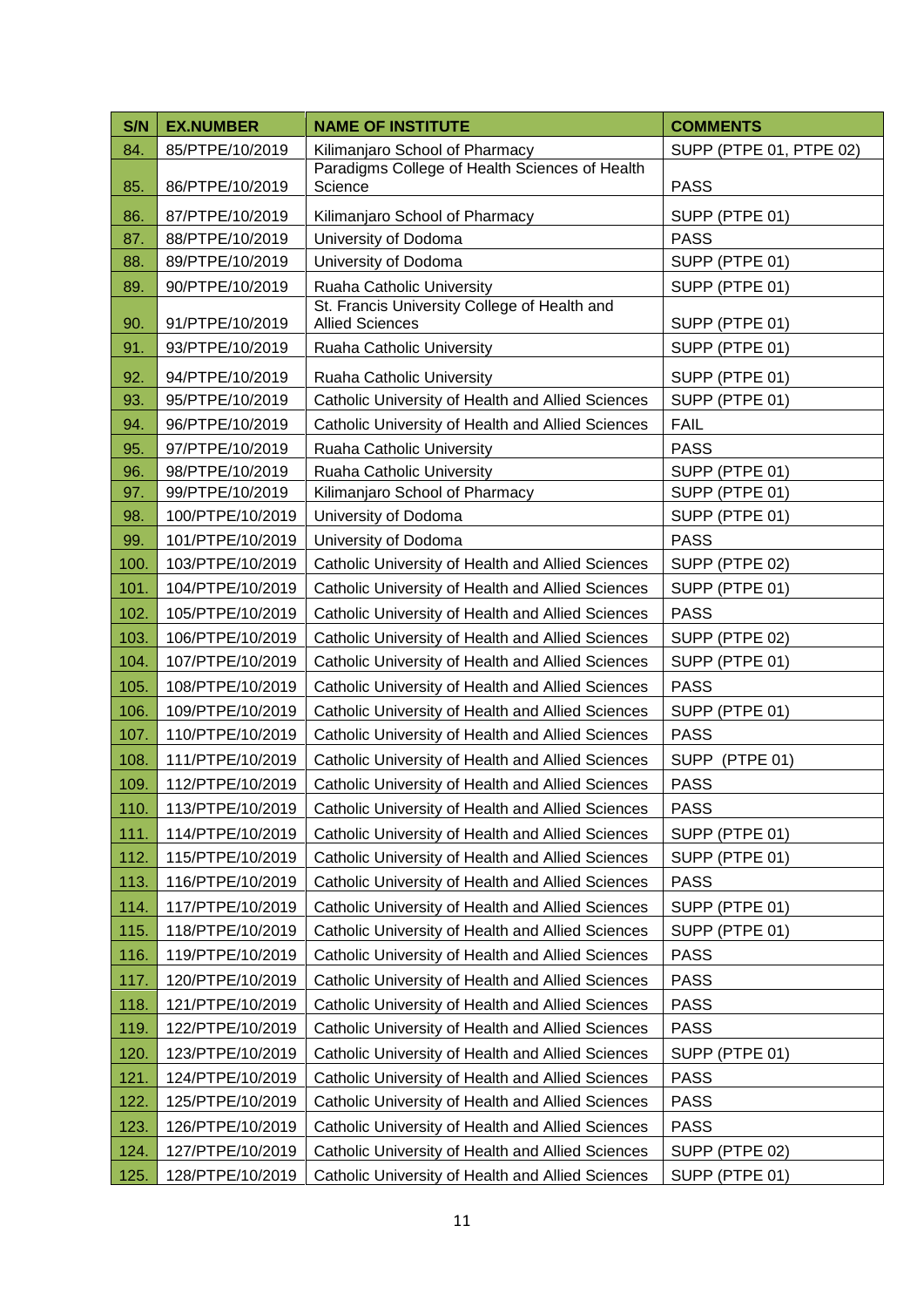| S/N  | <b>EX.NUMBER</b> | <b>NAME OF INSTITUTE</b>                                  | <b>COMMENTS</b>         |
|------|------------------|-----------------------------------------------------------|-------------------------|
| 126. | 129/PTPE/10/2019 | Catholic University of Health and Allied Sciences         | SUPP (PTPE 01)          |
| 127. | 130/PTPE/10/2019 | Catholic University of Health and Allied Sciences         | <b>PASS</b>             |
| 128. | 131/PTPE/10/2019 | Catholic University of Health and Allied Sciences         | <b>PASS</b>             |
| 129. | 132/PTPE/10/2019 | Catholic University of Health and Allied Sciences         | <b>PASS</b>             |
| 130. | 133/PTPE/10/2019 | Catholic University of Health and Allied Sciences         | <b>PASS</b>             |
| 131. | 134/PTPE/10/2019 | Catholic University of Health and Allied Sciences         | <b>PASS</b>             |
| 132. | 135/PTPE/10/2019 | Catholic University of Health and Allied Sciences         | <b>PASS</b>             |
| 133. | 136/PTPE/10/2019 | Catholic University of Health and Allied Sciences         | SUPP (PTPE 01)          |
| 134. | 137/PTPE/10/2019 | Catholic University of Health and Allied Sciences         | <b>PASS</b>             |
| 135. | 138/PTPE/10/2019 | Catholic University of Health and Allied Sciences         | <b>PASS</b>             |
| 136. | 139/PTPE/10/2019 | Catholic University of Health and Allied Sciences         | <b>PASS</b>             |
| 137. | 140/PTPE/10/2019 | Catholic University of Health and Allied Sciences         | <b>FAIL</b>             |
| 138. | 141/PTPE/10/2019 | Catholic University of Health and Allied Sciences         | <b>PASS</b>             |
| 139. | 142/PTPE/10/2019 | Catholic University of Health and Allied Sciences         | <b>PASS</b>             |
| 140. | 143/PTPE/10/2019 | Catholic University of Health and Allied Sciences         | SUPP (PTPE 01)          |
| 141. | 144/PTPE/10/2019 | Catholic University of Health and Allied Sciences         | <b>PASS</b>             |
| 142. | 145/PTPE/10/2019 | Catholic University of Health and Allied Sciences         | SUPP (PTPE 01)          |
| 143. | 146/PTPE/10/2019 | Catholic University of Health and Allied Sciences         | <b>PASS</b>             |
| 144. | 147/PTPE/10/2019 | Catholic University of Health and Allied Sciences         | SUPP (PTPE 02)          |
| 145. | 148/PTPE/10/2019 | Catholic University of Health and Allied Sciences         | SUPP (PTPE 01)          |
| 146. | 149/PTPE/10/2019 | Catholic University of Health and Allied Sciences         | <b>PASS</b>             |
| 147. | 150/PTPE/10/2019 | Catholic University of Health and Allied Sciences         | <b>PASS</b>             |
| 148. | 151/PTPE/10/2019 | Catholic University of Health and Allied Sciences         | <b>PASS</b>             |
| 149. | 152/PTPE/10/2019 | Catholic University of Health and Allied Sciences         | SUPP (PTPE 01, PTPE 02) |
| 150. | 153/PTPE/10/2019 | Catholic University of Health and Allied Sciences         | <b>PASS</b>             |
| 151. | 154/PTPE/10/2019 | Catholic University of Health and Allied Sciences         | SUPP (PTPE 01, PTPE 02) |
| 152. | 155/PTPE/10/2019 | Catholic University of Health and Allied Sciences         | <b>PASS</b>             |
| 153. | 156/PTPE/10/2019 | Catholic University of Health and Allied Sciences         | <b>PASS</b>             |
| 154. | 157/PTPE/10/2019 | Catholic University of Health and Allied Sciences         | <b>PASS</b>             |
| 155. | 158/PTPE/10/2019 | Catholic University of Health and Allied Sciences         | <b>PASS</b>             |
| 156. | 159/PTPE/10/2019 | Catholic University of Health and Allied Sciences         | SUPP (PTPE 01, PTPE 02) |
| 157. | 160/PTPE/10/2019 | Catholic University of Health and Allied Sciences         | <b>PASS</b>             |
| 158. | 161/PTPE/10/2019 | Catholic University of Health and Allied Sciences         | <b>PASS</b>             |
| 159. | 162/PTPE/10/2019 | Catholic University of Health and Allied Sciences         | <b>PASS</b>             |
| 160. | 163/PTPE/10/2019 | Paradigms College of Health Sciences of Health<br>Science | SUPP (PTPE 01)          |
| 161. | 164/PTPE/10/2019 | St. John's University of Tanzania                         | <b>PASS</b>             |
| 162. | 165/PTPE/10/2019 | Catholic University of Health and Allied Sciences         | SUPP (PTPE 02)          |
| 163. | 166/PTPE/10/2019 | Catholic University of Health and Allied Sciences         | SUPP (PTPE 01)          |
| 164. | 167/PTPE/10/2019 | Catholic University of Health and Allied Sciences         | <b>PASS</b>             |
| 165. | 168/PTPE/10/2019 | Ruaha Catholic University                                 | <b>PASS</b>             |
| 166. | 169/PTPE/10/2019 | Paradigms College of Health Sciences                      | <b>FAIL</b>             |
| 167. | 170/PTPE/10/2019 | Paradigms College of Health Sciences                      | SUPP (PTPE 01)          |
| 168. | 171/PTPE/10/2019 | Ruaha Catholic University                                 | <b>PASS</b>             |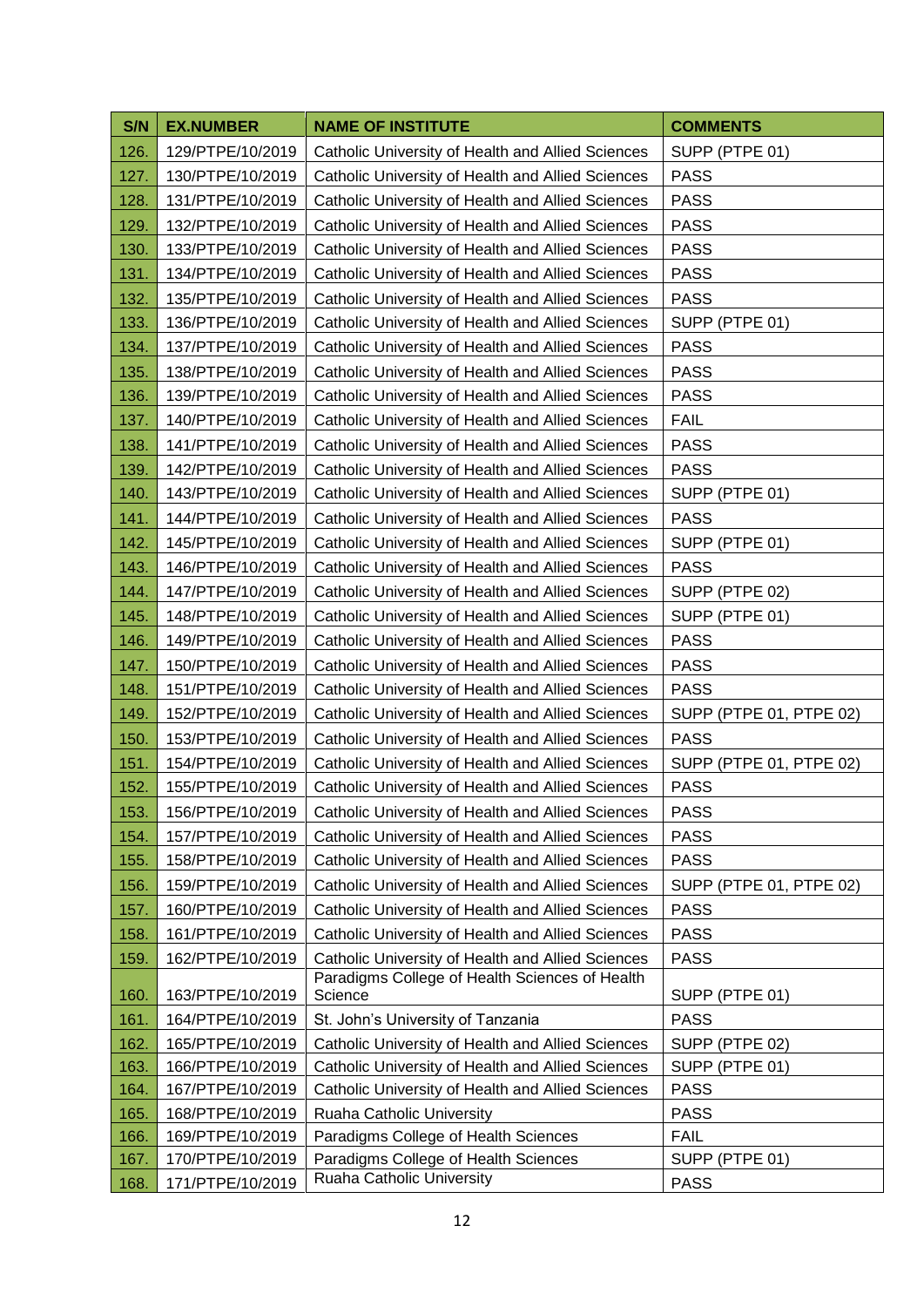| S/N  | <b>EX.NUMBER</b> | <b>NAME OF INSTITUTE</b>                                                  | <b>COMMENTS</b>         |
|------|------------------|---------------------------------------------------------------------------|-------------------------|
| 169. | 172/PTPE/10/2019 | Ruaha Catholic University                                                 | <b>PASS</b>             |
| 170. | 173/PTPE/10/2019 | Ruaha Catholic University                                                 | SUPP (PTPE 01)          |
| 171. | 174/PTPE/10/2019 | Royal Training Institute                                                  | <b>PASS</b>             |
| 172. | 175/PTPE/10/2019 | Ruaha Catholic University                                                 | SUPP (PTPE 01)          |
| 173. | 176/PTPE/10/2019 | Ruaha Catholic University                                                 | <b>PASS</b>             |
| 174. | 177/PTPE/10/2019 | Ruaha Catholic University                                                 | <b>PASS</b>             |
| 175. | 178/PTPE/10/2019 | Ruaha Catholic University                                                 | <b>PASS</b>             |
| 176. | 179/PTPE/10/2019 | Ruaha Catholic University                                                 | SUPP (PTPE 01, PTPE 03) |
| 177. | 180/PTPE/10/2019 | Ruaha Catholic University                                                 | <b>PASS</b>             |
| 178. | 181/PTPE/10/2019 | Ruaha Catholic University                                                 | SUPP (PTPE 01)          |
| 179. | 182/PTPE/10/2019 | Ruaha Catholic University                                                 | SUPP (PTPE 01)          |
| 180. | 183/PTPE/10/2019 | Ruaha Catholic University                                                 | SUPP (PTPE 01)          |
| 181. | 184/PTPE/10/2019 | Ruaha Catholic University                                                 | <b>PASS</b>             |
| 182. | 185/PTPE/10/2019 | Ruaha Catholic University                                                 | <b>PASS</b>             |
| 183. | 186/PTPE/10/2019 | Ruaha Catholic University                                                 | SUPP (PTPE 03)          |
| 184. | 187/PTPE/10/2019 | Ruaha Catholic University                                                 | <b>PASS</b>             |
| 185. | 188/PTPE/10/2019 | Kilimanjaro School of Pharmacy                                            | SUPP (PTPE 01)          |
| 186. | 189/PTPE/10/2019 | Ruaha Catholic University                                                 | SUPP (PTPE 01, PTPE 02) |
| 187. | 190/PTPE/10/2019 | Ruaha Catholic University                                                 | SUPP (PTPE 01)          |
| 188. | 191/PTPE/10/2019 | University of Dodoma                                                      | <b>PASS</b>             |
| 189. | 192/TPE/10/2019  | Ruaha Catholic University                                                 | <b>PASS</b>             |
| 190. | 193/PTPE/10/2019 | Ruaha Catholic University                                                 | SUPP (PTPE 01)          |
| 191. | 194/PTPE/10/2019 | Ruaha Catholic University                                                 | SUPP (PTPE 01)          |
| 192. | 195/PTPE/10/2019 | Ruaha Catholic University                                                 | <b>PASS</b>             |
| 193. | 196/PTPE/10/2019 | Ruaha Catholic University                                                 | <b>PASS</b>             |
| 194. | 197/PTPE/10/2019 | Ruaha Catholic University                                                 | <b>PASS</b>             |
| 195. | 198/PTPE/10/2019 | Ruaha Catholic University                                                 | <b>PASS</b>             |
| 196. | 199/PTPE/10/2019 | Ruaha Catholic University                                                 | <b>PASS</b>             |
| 197. | 200/PTPE/10/2019 | Ruaha Catholic University                                                 | SUPP (PTPE 01)          |
| 198. | 201/PTPE/10/2019 | Ruaha Catholic University                                                 | <b>PASS</b>             |
| 199. | 202/PTPE/10/2019 | Ruaha Catholic University                                                 | SUPP (PTPE 01)          |
| 200. | 203/PTPE/10/2019 | Ruaha Catholic University                                                 | <b>PASS</b>             |
| 201. | 204/PTPE/10/2019 | Ruaha Catholic University                                                 | SUPP (PTPE 01)          |
| 202. | 205/PTPE/10/2019 | Ruaha Catholic University                                                 | <b>PASS</b>             |
| 203. | 206/PTPE/10/2019 | Ruaha Catholic University                                                 | <b>PASS</b>             |
| 204. | 207/PTPE/10/2019 | Ruaha Catholic University                                                 | SUPP (PTPE 01)          |
| 205. | 208/PTPE/10/2019 | Ruaha Catholic University                                                 | SUPP (PTPE 01)          |
| 206. | 209/PTPE/10/2019 | Ruaha Catholic University                                                 | SUPP (PTPE 01)          |
| 207. | 210/PTPE/10/2019 | Catholic University of Health and Allied Sciences                         | <b>PASS</b>             |
| 208. | 211/PTPE/10/2019 | Catholic University of Health and Allied Sciences                         | <b>PASS</b>             |
| 209. | 212/PTPE/10/2019 | Ruaha Catholic University                                                 | SUPP (PTPE 01)          |
| 210. | 213/PTPE/10/2019 | Ruaha Catholic University                                                 | <b>PASS</b>             |
| 211. | 214/PTPE/10/2019 | Ruaha Catholic University<br>St. Francis University College of Health and | <b>PASS</b>             |
| 212. | 215/PTPE/10/2019 | <b>Allied Sciences</b>                                                    | <b>PASS</b>             |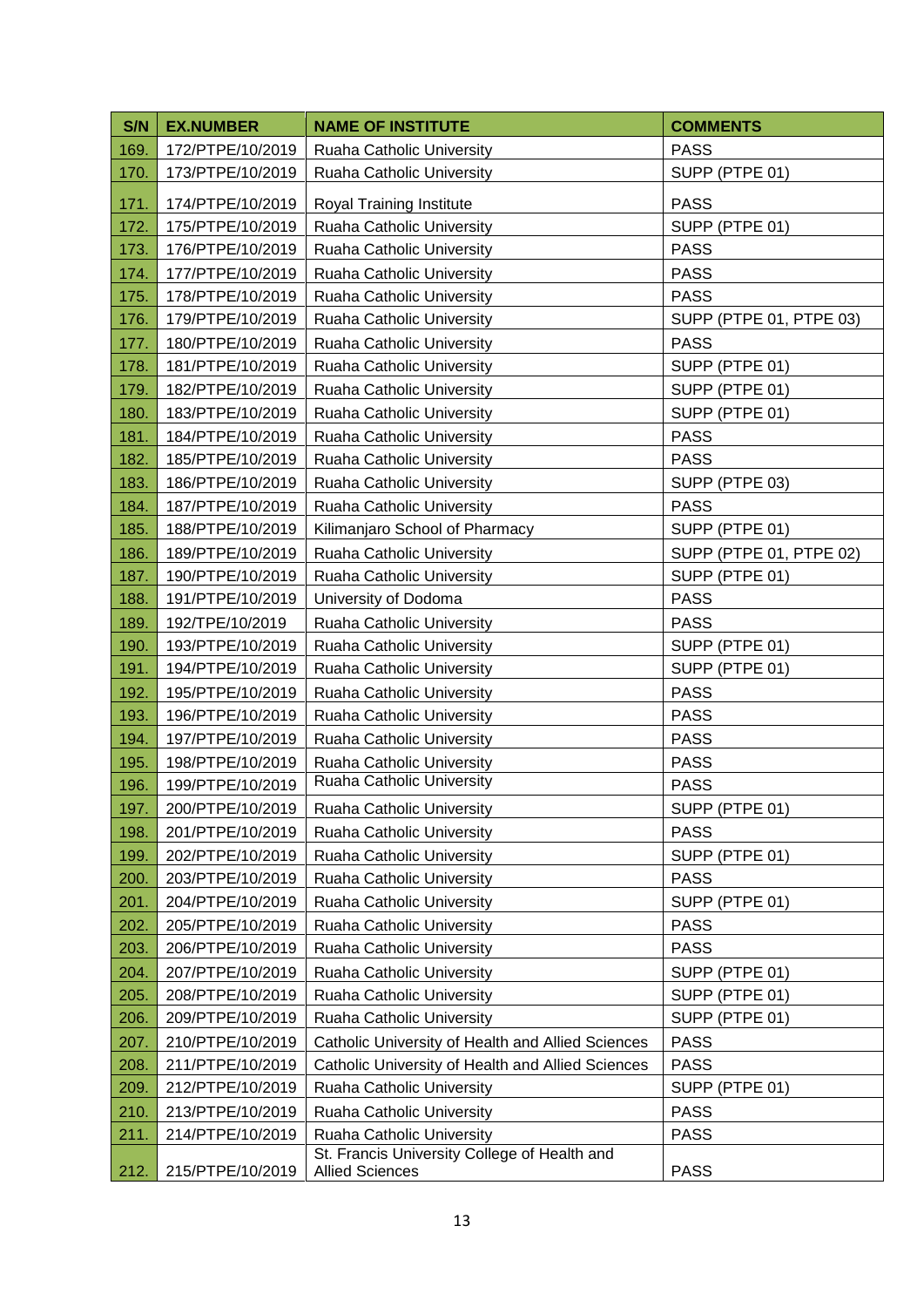| S/N  | <b>EX.NUMBER</b> | <b>NAME OF INSTITUTE</b>                       | <b>COMMENTS</b>         |
|------|------------------|------------------------------------------------|-------------------------|
| 213. | 216/PTPE/10/2019 | City College of Health and Allied Sciences     | <b>PASS</b>             |
|      |                  | Paradigms College of Health Sciences of Health |                         |
| 214. | 217/PTPE/10/2019 | Sciences                                       | SUPP (PTPE 01, PTPE 03) |
| 215. | 218/PTPE/10/2019 | Ruaha Catholic University                      | SUPP (PTPE 01)          |
| 216. | 219/PTPE/10/2019 | Ruaha Catholic University                      | <b>PASS</b>             |
| 217. | 220/PTPE/10/2019 | Ruaha Catholic University                      | SUPP (PTPE 01)          |
| 218. | 221/PTPE/10/2019 | Ruaha Catholic University                      | <b>PASS</b>             |
| 219. | 222/PTPE/10/2019 | Ruaha Catholic University                      | <b>PASS</b>             |
| 220. | 223/PTPE/10/2019 | Ruaha Catholic University                      | <b>PASS</b>             |
| 221. | 224/PTPE/10/2019 | University of Dodoma                           | SUPP (PTPE 01)          |
| 222. | 225/PTPE/10/2019 | Ruaha Catholic University                      | SUPP (PTPE 01, PTPE 02) |
| 223. | 226/PTPE/10/2019 | University of Dodoma                           | SUPP (PTPE 01, PTPE 03) |
| 224. | 227/PTPE/10/2019 | Ruaha Catholic University                      | SUPP (PTPE 01)          |
| 225. | 228/PTPE/10/2019 | University of Dodoma                           | SUPP (PTPE 01)          |
| 226. | 229/PTPE/10/2019 | Ruaha Catholic University                      | SUPP (PTPE 01)          |
| 227. | 230/PTPE/10/2019 | St. John's University of Tanzania              | <b>PASS</b>             |
| 228. | 231/PTPE/10/2019 | University of Dodoma                           | <b>PASS</b>             |
| 229. | 232/PTPE/10/2019 | Ruaha Catholic University                      | <b>PASS</b>             |
| 230. | 233/PTPE/10/2019 | Ruaha Catholic University                      | <b>PASS</b>             |
| 231. | 234/PTPE/10/2019 | Ruaha Catholic University                      | <b>PASS</b>             |
| 232. | 235/PTPE/10/2019 | Ruaha Catholic University                      | SUPP (PTPE 01)          |
| 233. | 236/PTPE/10/2019 | University of Dodoma                           | <b>ABS</b>              |
| 234. | 237/PTPE/10/2019 | University of Dodoma                           | SUPP (PTPE 01)          |
| 235. | 238/PTPE/10/2019 | University of Dodoma                           | <b>PASS</b>             |
| 236. | 239/PTPE/10/2019 | University of Dodoma                           | <b>PASS</b>             |
| 237. | 240/PTPE/10/2019 | Ruaha Catholic University                      | <b>PASS</b>             |
| 238. | 241/PTPE/10/2019 | University of Dodoma                           | SUPP (PTPE 01)          |
| 239. | 242/PTPE/10/2019 | Kilimanjaro School of Pharmacy                 | SUPP (PTPE 01, PTPE 03) |
| 240. | 243/PTPE/10/2019 | St. John's University of Tanzania              | SUPP (PTPE 01)          |
| 241. | 244/PTPE/10/2019 | St. John's University of Tanzania              | <b>FAIL</b>             |
| 242. | 245/PTPE/10/2019 | University of Dodoma                           | SUPP (PTPE 01, PTPE 02) |
| 243. | 246/PTPE/10/2019 | University of Dodoma                           | SUPP (PTPE 01)          |
| 244. | 247/PTPE/10/2019 | University of Dodoma<br>University of Dodoma   | SUPP (PTPE 01)          |
| 245. | 248/PTPE/10/2019 | Muhimbili University of Health And Allied      | SUPP (PTE 01)           |
| 246. | 249/PTPE/10/2019 | Sciences                                       | <b>FAIL</b>             |
| 247. | 250/PTPE/10/2019 | St. John's University of Tanzania              | SUPP (PTPE 01)          |
| 248. | 251/PTPE/10/2019 | University of Dodoma                           | SUPP (PTPE 01)          |
| 249. | 252/PTPE/10/2019 | University of Dodoma                           | SUPP (PTPE 01)          |
| 250. | 253/PTPE/10/2019 | University of Dodoma                           | <b>PASS</b>             |
| 251. | 254/PTPE/10/2019 | University of Dodoma                           | SUPP (PTPE 02)          |
| 252. | 255/PTPE/10/2019 | University of Dodoma                           | <b>PASS</b>             |
| 253. | 256/PTPE/10/2019 | University of Dodoma                           | SUPP (PTPE 02)          |
| 254. | 257/PTPE/10/2019 | University of Dodoma                           | <b>PASS</b>             |
| 255. | 258/PTPE/10/2019 | University of Dodoma                           | <b>PASS</b>             |
| 256. | 259/PTPE/10/2019 | Kilimanjaro School of Pharmacy                 | <b>PASS</b>             |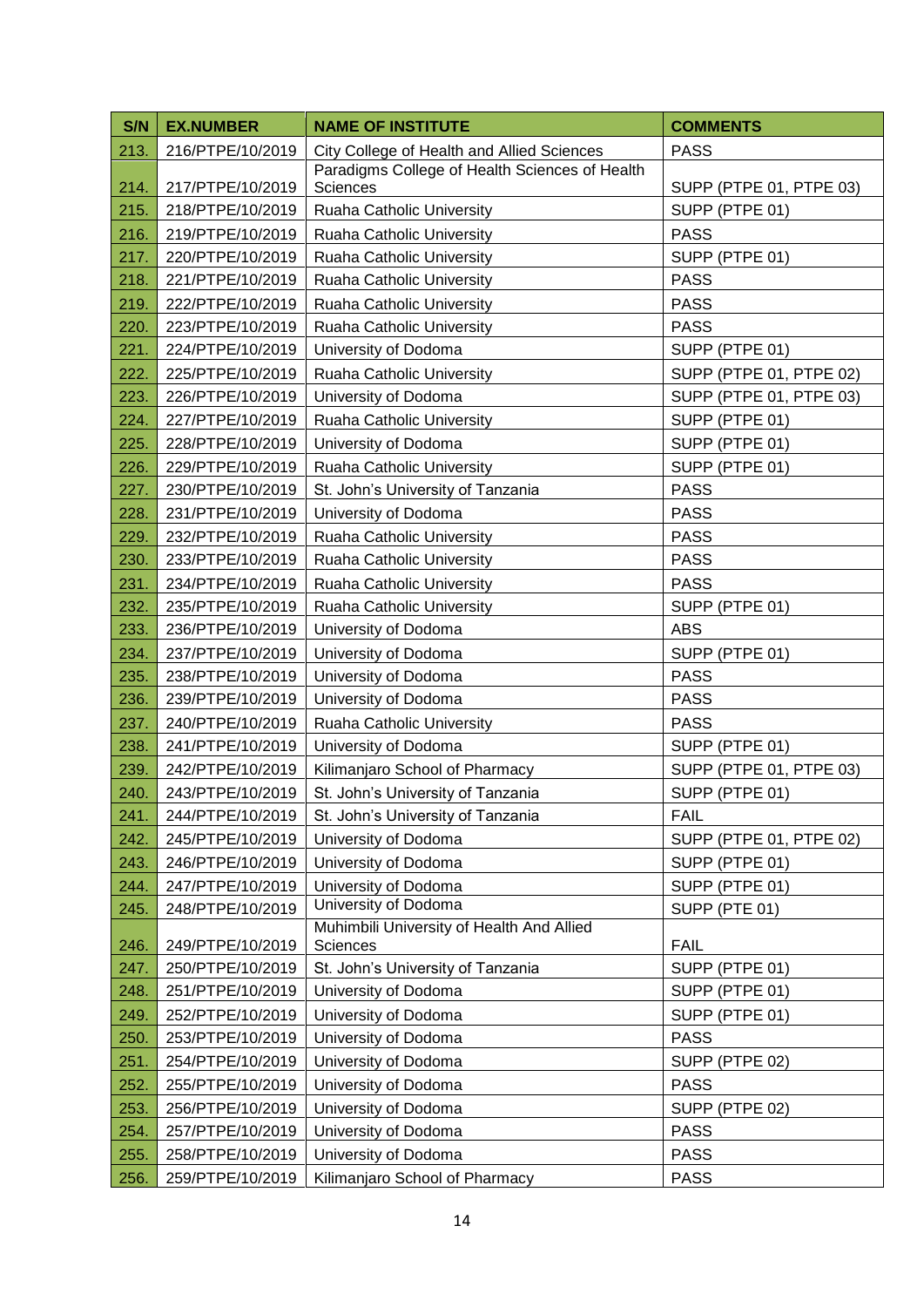| S/N  | <b>EX.NUMBER</b> | <b>NAME OF INSTITUTE</b>                                         | <b>COMMENTS</b>         |
|------|------------------|------------------------------------------------------------------|-------------------------|
| 257. | 260/PTPE/10/2019 | Kilimanjaro School of Pharmacy                                   | <b>PASS</b>             |
| 258. | 261/PTPE/10/2019 | Kilimanjaro School of Pharmacy                                   | <b>PASS</b>             |
| 259. | 262/PTPE/10/2019 | Kilimanjaro School of Pharmacy                                   | <b>PASS</b>             |
|      |                  | Paradigms College of Health Sciences of Health                   |                         |
| 260. | 263/PTPE/10/2019 | sciences                                                         | SUPP (PTPE 01, PTPE 02) |
| 261. | 264/PTPE/10/2019 | Kilimanjaro School of Pharmacy                                   | SUPP (PTPE 01)          |
| 262. | 265/PTPE/10/2019 | Kilimanjaro School of Pharmacy                                   | SUPP (PTPE 01)          |
| 263. | 266/PTPE/10/2019 | Kilimanjaro School of Pharmacy                                   | SUPP (PTPE 01)          |
| 264. | 267/PTPE/10/2019 | Kilimanjaro School of Pharmacy                                   | <b>PASS</b>             |
| 265. | 268/PTPE/10/2019 | Kilimanjaro School of Pharmacy                                   | <b>PASS</b>             |
| 266. | 269/PTPE/10/2019 | Kilimanjaro School of Pharmacy                                   | SUPP (PTPE 01)          |
| 267. | 270/PTPE/10/2019 | Kilimanjaro School of Pharmacy                                   | SUPP (PTPE 01)          |
| 268. | 271/PTPE/10/2019 | Kilimanjaro School of Pharmacy                                   | SUPP (PTPE 01)          |
| 269. | 272/PTPE/10/2019 | Kilimanjaro School of Pharmacy                                   | SUPP (PTPE 01)          |
| 270. | 273/PTPE/10/2019 | Kilimanjaro School of Pharmacy                                   | SUPP (PTPE 01)          |
| 271. | 274/PTPE/10/2019 | Kilimanjaro School of Pharmacy                                   | SUPP (PTPE 01)          |
| 272. | 275/PTPE/10/2019 | Kilimanjaro School of Pharmacy                                   | SUPP (PTPE 01)          |
| 273. | 276/PTPE/10/2019 | Kilimanjaro School of Pharmacy                                   | <b>PASS</b>             |
| 274. | 277/PTPE/10/2019 | Kilimanjaro School of Pharmacy                                   | SUPP (PTPE 01)          |
| 275. | 278/PTPE/10/2019 | Kilimanjaro School of Pharmacy<br>Kilimanjaro School of Pharmacy | <b>PASS</b>             |
| 276. | 279/PTPE/10/2019 |                                                                  | SUPP (PTPE 01)          |
| 277. | 280/PTPE/10/2019 | Kilimanjaro School of Pharmacy                                   | SUPP (PTPE 01)          |
| 278. | 281/PTPE/10/2019 | Ruaha Catholic University                                        | SUPP (PTPE 01)          |
| 279. | 282/PTPE/10/2019 | Kilimanjaro School of Pharmacy                                   | <b>PASS</b>             |
| 280. | 283/PTPE/10/2019 | Kilimanjaro School of Pharmacy                                   | SUPP (PTPE 01)          |
| 281. | 284/PTPE/10/2019 | Kilimanjaro School of Pharmacy                                   | SUPP (PTPE 01           |
| 282. | 285/PTPE/10/2019 | Ruaha Catholic University                                        | <b>PASS</b>             |
| 283. | 286/PTPE/10/2019 | Ruaha Catholic University                                        | SUPP (PTPE 01, PTPE 02) |
| 284. | 287/PTPE/10/2019 | Ruaha Catholic University                                        | <b>PASS</b>             |
| 285. | 288/PTPE/10/2019 | Kilimanjaro School of Pharmacy                                   | SUPP (PTPE 02)          |
| 286. | 289/PTPE/10/2019 | Kilimanjaro School of Pharmacy                                   | SUPP (PTPE 01, PTPE 02) |
| 287. | 290/PTPE/10/2019 | Ruaha Catholic University                                        | SUPP (PTPE 01)          |
| 288. | 291/PTPE/10/2019 | Ruaha Catholic University                                        | <b>PASS</b>             |
| 289. | 292/PTPE/10/2019 | Ruaha Catholic University                                        | SUPP (PTPE 01, PTPE 03) |
| 290. | 293/PTPE/10/2019 | University of Dodoma                                             | SUPP (PTPE 02)          |
| 291. | 294/PTPE/10/2019 | University of Dodoma                                             | <b>PASS</b>             |
| 292. | 295/PTPE/10/2019 | Ruaha Catholic University                                        | SUPP (PTPE 01)          |
| 293. | 296/PTPE/10/2019 | Ruaha Catholic University                                        | SUPP (PTPE 02, PTPE 02) |
| 294. | 297/PTPE/10/2019 | Ruaha Catholic University                                        | <b>PASS</b>             |
| 295. | 298/PTPE/10/2019 | Ruaha Catholic University                                        | SUPP (PTPE 01)          |
| 296. | 299/PTPE/10/2019 | Ruaha Catholic University                                        | SUPP (PTPE 01)          |
| 297. | 300/PTPE/10/2019 | Ruaha Catholic University                                        | SUPP (PTPE 01)          |
| 298. | 301/PTPE/10/2019 | Ruaha Catholic University                                        | SUPP (PTPE 01)          |
| 299. | 302/PTPE/10/2019 | Kilimanjaro School Of Pharmacy                                   | <b>ABS</b>              |
| 300. | 303/PTPE/10/2019 | Ruaha Catholic University                                        | SUPP (PTPE 01)          |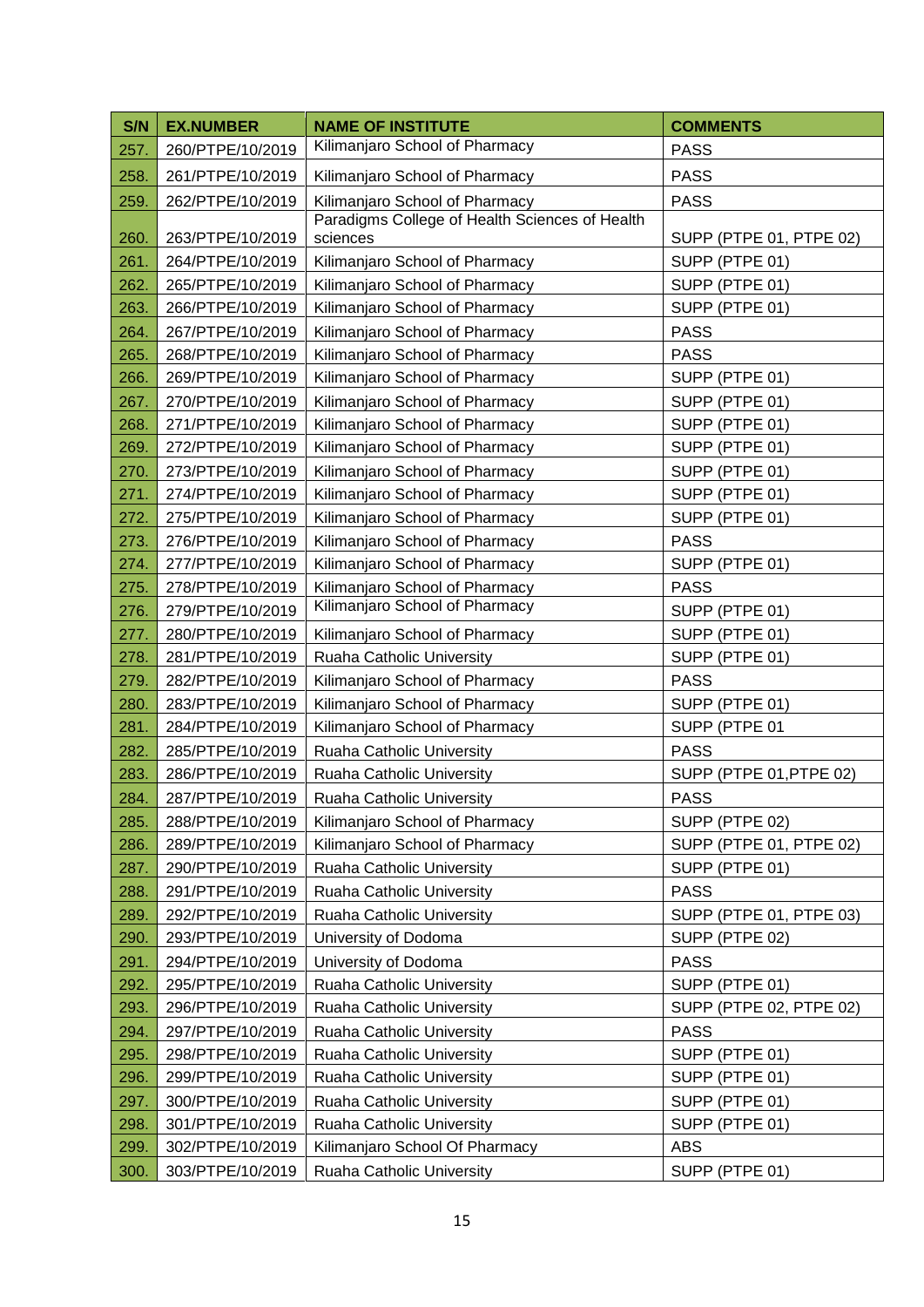| S/N  | <b>EX.NUMBER</b> | <b>NAME OF INSTITUTE</b>                   | <b>COMMENTS</b> |
|------|------------------|--------------------------------------------|-----------------|
| 301. | 304/PTPE/10/2019 | City College of Health and Allied Sciences | SUPP (PTPE 01)  |
| 302. | 305/PTPE/10/2019 | <b>Ruaha Catholic University</b>           | SUPP (PTPE 01)  |
| 303. | 306/PTPE/10/2019 | Ruaha Catholic University                  | PASS            |
| 304. | 307/PTPE/10/2019 | <b>Ruaha Catholic University</b>           | SUPP (PTPE 01)  |

**KEY**

**PTPE 01 - Principal of Compounding, Calculations and its Formulations**

**PTPE 02 - Principle of Hospital and Community Pharmacy Practice**

**PTPE 03 - Laws, Regulations, Ethics and Professional Conducts**

**ABS - Absent**

**SUPP - Supplementary (Scored lower than the pass mark in one or two examinations)** 

**DISQ - Disqualified (Confirmed breaching Examination Regulations)**

**FAIL - Scored lower than the pass mark in all three (3) examinations**

#### **C: PHARMACEUTICAL ASSISTANTS**

#### **SUMMARY**

| <b>ATTENDANCE</b>  |               |            |  |
|--------------------|---------------|------------|--|
|                    |               | Percentage |  |
| <b>Description</b> | <b>Number</b> | (%)        |  |
| Registered         | 34            | 100.00%    |  |
| Sat                | 32            | 94.12%     |  |
| Abs                |               | 5.88%      |  |

| <b>RESULT SUMMARY</b> |               |                   |  |
|-----------------------|---------------|-------------------|--|
| <b>Description</b>    | <b>Number</b> | Percentage<br>(%) |  |
| Pass                  |               | 21.88%            |  |
| Supp                  | 22            | 68.75%            |  |
| Disq                  |               | 0.00%             |  |
| Fail                  |               | 9.38%             |  |

| S/N | <b>EXAM. NUMBER</b> | <b>NAME OF INSTITUTE</b>                                    | <b>COMMENTS</b>      |
|-----|---------------------|-------------------------------------------------------------|----------------------|
| 1.  | 01/PAPE/10/2019     | Kampala International University of Tanzania of<br>Tanzania | <b>PASS</b>          |
| 2.  | 02/PAPE/10/2019     | St Francis University of Health and Allied Sciences         | <b>SUPP. (PA 01)</b> |
| 3.  | 03/PAPE/10/2019     | Kampala International University of Tanzania of<br>Tanzania | <b>PASS</b>          |
| 4.  | 04/PAPE/10/2019     | Mtwara Clinical Officer Training Center                     | <b>SUPP. (PA 01)</b> |
| 5.  | 05/PAPE/10/2019     | Kampala International University of Tanzania of<br>Tanzania | <b>FAIL</b>          |
| 6.  | 06/PAPE/10/2019     | St Peters College of Health And Allied Sciences             | <b>SUPP. (PA 01)</b> |
| 7.  | 07/PAPE/10/2019     | Kampala International University of Tanzania of<br>Tanzania | <b>FAIL</b>          |
| 8.  | 08/PAPE/10/2019     | Kampala International University of Tanzania of<br>Tanzania | <b>SUPP. (PA 03)</b> |
| 9.  | 09/PAPE/10/2019     | <b>Clinical Officer Training Institute</b>                  | <b>SUPP. (PA 01)</b> |
| 10. | 10/PAPE/10/2019     | Kampala International University of Tanzania of<br>Tanzania | <b>SUPP. (PA 01)</b> |
| 11. | 11/PAPE/10/2019     | Royal Training Institute                                    | <b>SUPP. (PA 01)</b> |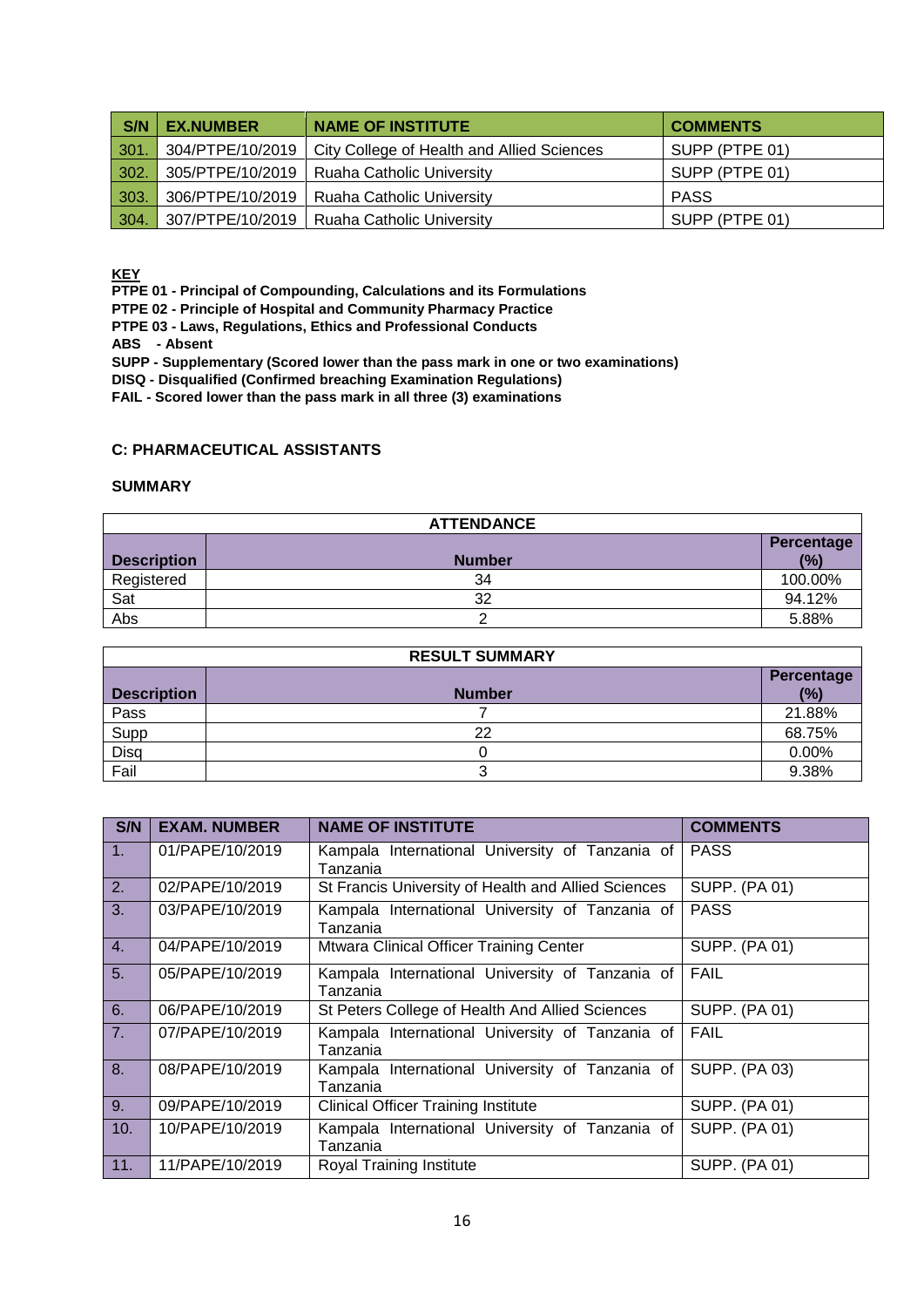| S/N | <b>EXAM. NUMBER</b> | <b>NAME OF INSTITUTE</b>                                               | <b>COMMENTS</b>      |
|-----|---------------------|------------------------------------------------------------------------|----------------------|
| 12. | 12/PAPE/10/2019     | St Francis University of Health and Allied Sciences                    | <b>SUPP (PA 01)</b>  |
| 13. | 13/PAPE/10/2019     | <b>Clinical officer Training Institute</b>                             | SUPP (PA 01, PA 03)  |
| 14. | 14/PAPE/10/2019     | St. Francis University College of Health and Allied<br><b>Sciences</b> | SUPP (PA 01, PA 03)  |
| 15. | 15/PAPE/10/2019     | <b>Monad University</b>                                                | <b>ABS</b>           |
| 16. | 16/PAPE/10/2019     | Kilimanjaro School of Pharmacy                                         | <b>ABS</b>           |
| 17. | 17/PAPE/10/2019     | St Peters College of Health And Allied Sciences                        | SUPP (PA 01, PA 03)  |
| 18. | 18/PAPE/10/2019     | Tandabui Institute of Science And Technology                           | SUPP (PA 01, PA 03)  |
| 19. | 19/PAPE/10/2019     | Paradigms College of Health Sciences of Health<br>Science              | SUPP (PA 01. PA 03)  |
| 20. | 20/PAPE/10/2019     | Tandabui Institute of Science and Technology                           | <b>SUPP (PA 01)</b>  |
| 21. | 21/PAPE/10/2019     | Kilimanjaro School of Pharmacy                                         | <b>SUPP. (PA 01)</b> |
| 22. | 22/PAPE/10/2019     | Kigamboni City College                                                 | <b>PASS</b>          |
| 23. | 23/PAPE/10/2019     | Mgao Health Training Institute                                         | SUPP (PA 01, PA 03)  |
| 24. | 24/PAPE/10/2019     | Mgao Health Training Institute                                         | <b>PASS</b>          |
| 25. | 25/PAPE/10/2019     | St Francis University of Health and Allied Sciences                    | <b>PASS</b>          |
| 26. | 26/PAPE/10/2019     | St. John's University of Tanzania                                      | SUPP (PA 01, PA 03)  |
| 27. | 27/PAPE/10/2019     | <b>Mgao Health Training Institute</b>                                  | <b>SUPP (PA 01)</b>  |
| 28. | 28/PAPE/10/2019     | Spring Institute of Buisness and Sciences                              | <b>PASS</b>          |
| 29. | 29/PAPE/10/2019     | Mgao Health Training Institute                                         | SUPP (PA 01, PA 03)  |
| 30. | 30/PAPE/10/2019     | Tandabui Trainig Institute                                             | <b>SUPP (PA 01)</b>  |
| 31. | 31/PAPE/10/2019     | Kigamboni City College of Health and Allied<br><b>Sciences</b>         | <b>SUPP (PA 01)</b>  |
| 32. | 32/PAPE/10/2019     | Paradigms College of Health Sciences of Health<br>Sciences             | <b>PASS</b>          |
| 33. | 92/PTPE/10/2019     | Mgao Health Training Institute                                         | <b>SUPP (PA 01)</b>  |
| 34. | 102/PTPE/10/2019    | St. John's University of Tanzania                                      | <b>FAIL</b>          |

## **KEY:**

**PA 01 - Principal of Compounding, Calculations and its Formulations**

- **PA 02 - Principle of Hospital and Community Pharmacy Practice**
- **PA 03 - Laws, Regulations, Ethics and Professional Conducts**

**ABS - Absent**

**SUPP - Supplementary (Scored lower than the pass mark in one or two examinations)**

**DISQ - Disqualified (Confirmed breaching Examination Regulation)**

**FAIL - Scored lower than the pass mark in all three (3) examinations**

## **D: PHARMACEUTICAL DISPENSERS SUMMARY**

| <b>ATTENDANCE</b>  |               |              |  |  |
|--------------------|---------------|--------------|--|--|
| <b>Description</b> | <b>Number</b> | Percentage % |  |  |
| Registered         |               | 100.00%      |  |  |
| Sat                |               | 100.00%      |  |  |
| Abs                |               | 00.00%       |  |  |

| <b>RESULT SUMMARY</b> |        |                     |  |  |
|-----------------------|--------|---------------------|--|--|
| <b>Description</b>    | Number | <b>Percentage %</b> |  |  |
| Pass                  |        | 25.00%              |  |  |